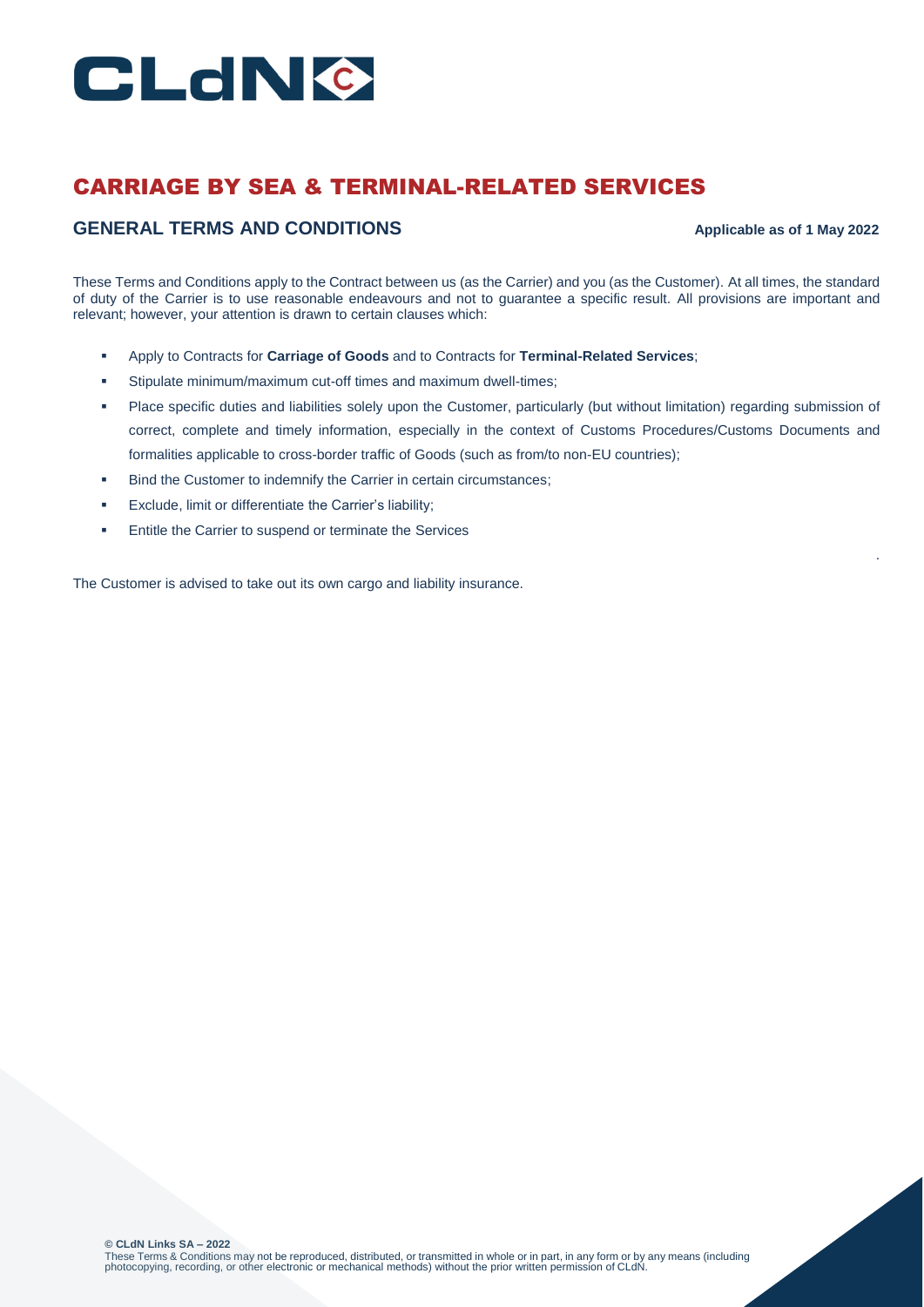# **Table of Contents**

# **1. Definitions and General Provisions**

- 1.1 Definitions<br>1.2 Interpretati
- 1.2 Interpretation<br>1.3 Applicability
- 1.3 Applicability 1.4 Protection of Personal Data (GDPR)
- 1.5 No Joint Liability
- 1.6 No Bill of Lading or Document of Title
- **2. Scope and Content of Contract – General Principles of Carrier's Responsibility**
- **3. Intellectual and Industrial Property Rights**
- **4. Warranty of Authority by Customer**
- **5. Various Operational Aspects**
- 5.1 Waybill
	- 5.2 Voyage Performance of the Carrier
	- 5.3 Minimum/Maximum Cut-off Time & Maximum Dwell Time<br>5.4 Delivery (PIN code system)
	- 5.4 Delivery (PIN code system)<br>5.5 Responsibility for Seals
	- 5.5 Responsibility for Seals<br>5.6 Delayed or Non-Shipme
	- 5.6 Delayed or Non-Shipment Uncollected Goods Notice of Removal Shipping Back or Sale of Uncollected Goods
	- 5.7 Refusal of Goods<br>5.8 Dangerous Goods
	- 5.8 Dangerous Goods Waste Destruction or Disposal of Harmful Goods
	- 5.9 Containers, Trailers and New or Used Vehicles 5.10 Perishable Goods – Temperature-Controlled Goods
	- 5.11 Subcontracting of Services and Additional Services
	-
	- 5.12 Orders Must be Placed in Writing<br>5.13 Duty of the Customer to Assist Op
	- 5.13 Duty of the Customer to Assist Operations<br>5.14 Carrier's Discretion over Handling and Del 5.14 Carrier's Discretion over Handling and Delivery Methods<br>5.15 Access to Terminal
	- Access to Terminal
	- 5.16 Sequence of Handling

# **6. Offers & Quotations – Invoice & Payment Terms – Payment of Charges – Lien – Cross Default – Credit Facilities**

- 6.1 Offers & Quotations<br>6.2 Invoice & Payment
- 6.2 Invoice & Payment Terms<br>6.3 Interest Liquidated Dam
- Interest Liquidated Damages
- 6.4 Rates Currency Charges Expenses
- 6.5 Prepayment Security No Set-off 6.6 Cross Default – Security – Lien
- 

# **7. Obligations of the Customer**<br>**7.1 Liability of the Customer**

- 7.1 Liability of the Customer<br>7.2 Use of C.WEB Use of C.WEB
- 7.3 Warranties: Documentation and Information
- 7.4 Warranties: Persons Good
- **8. Cross-border Traffic**
- 8.1 Definitions<br>8.2 Carrier's Li
	- 8.2 Carrier's Limited Tasks<br>8.3 Inspection of Goods N
	- Inspection of Goods Moving of Goods
	- 8.4 Customs Duties, Tariffs
	- 8.5 Customer's Warranties<br>8.6 Specific Information to
	- Specific Information to be Provided by Customer
- **9. Carrier's Liability in Contract or in Tort – Exclusions of Liability**
	- 9.1 General Rules<br>9.2 Exclusions of **Exclusions of Liability**
- **10. Assessment of Damage and Loss – Applicable Limitations**
- **11. New Jason Clause – General Average**
- 11.1 New Jason Clause
	- 11.2 General Average
- **12. Himalaya clause – Claims in Excess of Carrier's Contractual Liability**
- **13. Time for Notifying Claims – Claims Procedure – Time Bar**
- **14. Miscellaneous Provisions**
- **15. Suspension – Termination**
- **16. Law and Jurisdiction**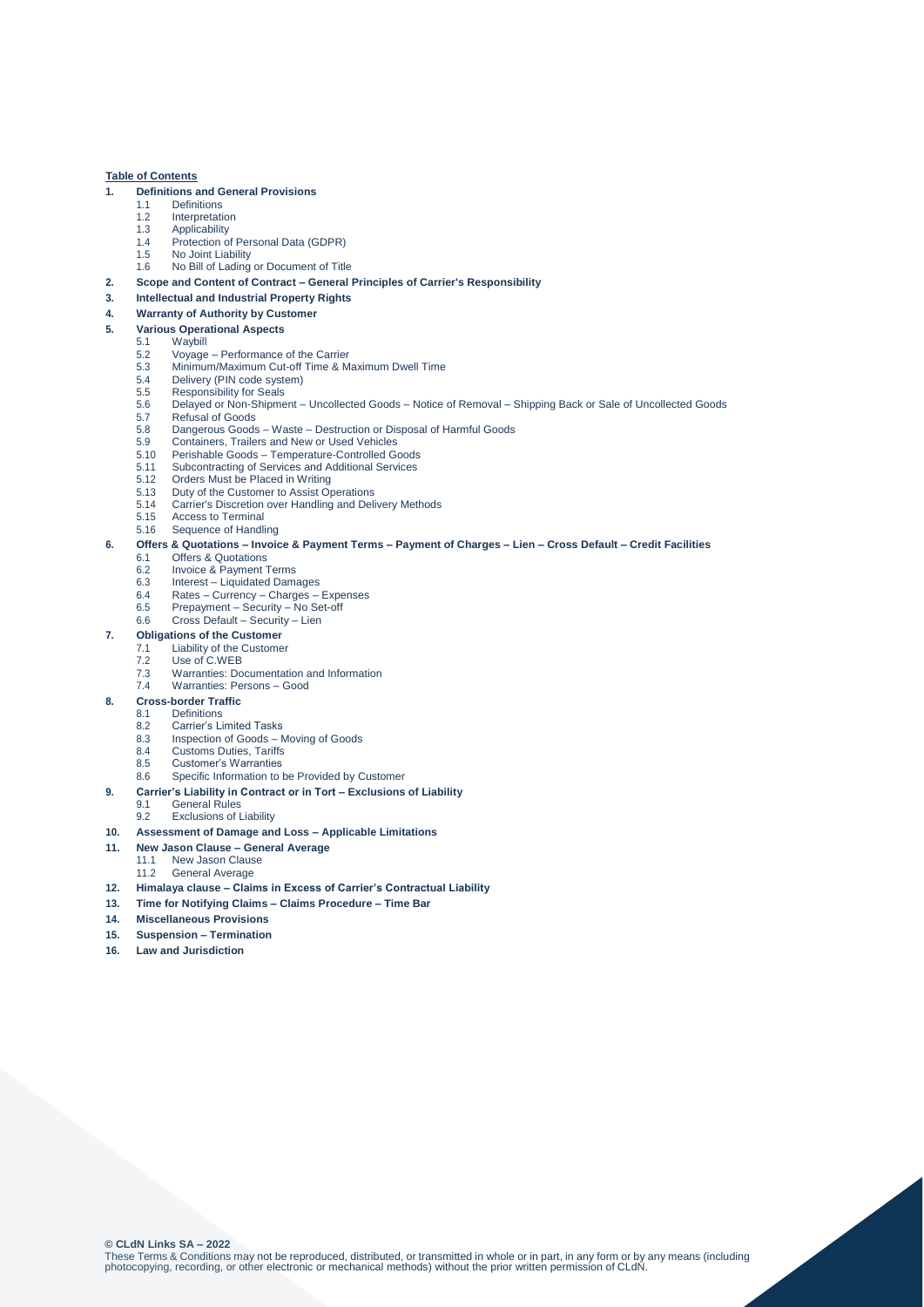# **1. Definitions and General Provisions**

# **1.1. Definitions**

In these general carriage terms and conditions (**"Terms and Conditions"**) the following capitalised words and phrases shall have the meaning set out below:

- (a) **"Carrier"** means either **CLdN RoRo SA** (RCS Luxembourg B103.758) or **CLdN RoRo Agencies Ltd** (United Kingdom company number 01651777) whichever enters into a Contract with the Customer, all of which are members of the CLdN Group. Carrier includes, unless the context otherwise requires, its successors, assigns, sub-contractors, agents and employees.
- (b) **"Carriage of Goods"** means the handover of Goods to the Carrier ready for carriage (subject to the cut-off times in clause 5.3(a)), the loading, stowing, lashing/unlashing, transportation by sea from a port of loading to a port discharge, discharge and delivery of the Goods (subject to the dwell times in clause 5.3(b)) performed by the Carrier – after and/or before any Terminal-Related Services (as the case may be) – in accordance with the terms of the **Contract.**
- (c) **"CLdN Group"** means CLdN Links SA (RCS Luxembourg B73465) and its subsidiaries as understood by the *'Loi du Grand-Duché de Luxembourg du 17 décembre 2010 concernant les organismes de placement collectif'*. The list of subsidiaries can be consulted in the consolidated accounts of CLdN Links SA at Centre administrative Pierre Werner, 13, rue Erasme, L-1468 Luxembourg or at [www.rcsl.lu o](http://www.rcsl.lu/)r a[t www.legilux.lu.](http://www.legilux.lu/)
- (d) **"Consignee"** includes the person named as such in the Waybill and/or the person to whom delivery of the Goods is to be made.
- (e) **"Contract"** means any agreement between the Carrier and the Customer for the performance of Services in respect of the Goods, as manifested by the Customer's acceptance of offers and/or quotes (whether by express agreement or by any single request/booking for Services, whichever occurs first) as issued by the Carrier, which Contract is considered to incorporate these Terms and Conditions (as may be updated periodically) in their totality.
- (f) **"Customer"** shall include the Shipper, Owner, consignor, Consignee, haulier and their agents, subcontractors or any other person or entity and their agents, having an interest in the Goods in respect of which Services are carried out or provided by the Carrier.
- (g) **"Dangerous Goods"** means any hazardous, noxious, dangerous, radioactive or polluting goods, and those materials and substances, their fumes, residues or vapours, designated as "dangerous" by the rules of the International Maritime Organisation (IMO) and by any applicable legislation and regulations in force. This does not include petrol, diesel oil or other fuel present in reasonable quantities in the fuel tanks of Units and/or Vehicles, provided that the requirements of the International Maritime Dangerous Goods Code (IMDG Code) or similar rules are met.
- (h) **"Data Protection Legislation"** means GDPR and/or applicable (national) legislation in relation to Personal Data.
- (i) **"GDPR"** means the General Data Protection Regulation: Regulation (EU) 2016/679 of the European Parliament and of the Council of 27 April 2016 on the protection of natural persons with regard to the processing of Personal data and on the free movement of such data, and repealing Directive 95/46/ EC. Any capitalised terms used in these Terms and Conditions regarding data protection shall have the meaning given to them in the GDPR.
- (j) **"Goods"** includes (as relevant) all cargo and its packing and/or Unit(s) and/or Vehicle(s) entrusted by the Customer to the Carrier under the Contract.
- (k) **"Gross Negligence"** means any fault or negligence committed recklessly and with knowledge that damage or loss would probably result therefrom.
- (l) **"Hague Rules"** means the International Convention for the Unification of Certain Rules relating to Bills of Lading, signed in Brussels on 25th August 1924, to the exclusion of the Protocol signed in Brussels on 23rd February 1968, and as enacted in the country of shipment, or, when no such enactment is in force in the country of shipment, as enacted in the country of destination, but in respect of shipment to which no such enactments are applicable in either country of shipment nor the country of destination, "Hague Rules" will mean the terms of the said convention itself.
- (m) **"Hague-Visby Rules"** means the International Convention for the Unification of Certain Rules relating to Bills of Lading, signed in Brussels on 25th August 1924, as amended by the Protocol signed in Brussels on 23rd February 1968, as enacted in Belgium, and as set out, or incorporated, in the Commercial Code of Belgium (cfr.: Book II Commercial Code, article 91), or as enacted in any legislation being compulsorily applicable to the Carriage of Goods.
- (n) **"Incoterms"** refers to the latest version of the International Commercial Terms created by the International Chamber of Commerce.
- (o) **"Lashing(s)"** shall include all devices used by the Carrier for securing the cargo or Goods for carriage.
- (p) **"Owner"** includes all persons and/or entities having any property title or legal interest in the Goods or any part thereof.
- (q) **"Personal Data"** means any information relating to an identified or identifiable

natural person ("Data Subject"); an identifiable natural person is one who can be identified, directly or indirectly, in particular by reference to an identifier such as a name, an identification number, location data, an online identifier, or by reference to one or more factors specific to the physical, physiological, genetic, mental, economic, cultural or social identity of that natural person.

- (r) "**Services**" means the collective term for all services provided by the Carrier in accordance with the terms of the Contract, including, without limitation, Carriage of Goods and Terminal-Related Services.
- (s) **"Ship(s)"** means any vessel(s) or vessel capacity owned, chartered or used by the Carrier for the performance of the Carriage of Goods.
- (t) **"Shipper"** includes the person named as such in the Waybill and the person who presents the Goods and/or causes the Goods to be presented for Carriage of Goods and/or Terminal-Related Services and/or settles Carrier's invoice for the Services performed.
- (u) "**Terminal"** includes all docks, quays, wharfs, jetties, pontoons, parking areas, storage areas, land and buildings used by the CLdN Group and/or used by the Carrier (including third-party terminals used by the Carrier) in providing the **Services**
- (v) **"Terminal-Related Services"** means services performed by the Carrier, related to – but performed before and/or after – the Carriage of Goods, such as (without limitation) receiving, administrating, storing, handling, transhipping, shunting, delivering of the Goods, in accordance with the terms of the Contract.
- (w) **"Unit"** means any trailer, container, chassis, flat and/or any vehicle (including trains, wagons) of transport or in general other equipment or article of transport, whether empty or in/on which Goods are carried and/or in/on which the Goods are entrusted to the Carrier and/or by which Goods are handled, loaded onto or discharged from a Ship.
- (x) **"Vehicle"** includes (without limitation) any self-propelled car, bus, van, pick-up, tractor, truck or high & heavy.
- (y) **"Waybill"** means a non-negotiable receipt note, howsoever named which is not to be considered a bill of lading and is not to be considered a document of title to the Goods – issued by the Carrier and which evidences the Contract.

### **1.2. Interpretation**

- (a) The commercial terms used in these Terms and Conditions and in all other documents drafted between the Carrier and the Customer are to be interpreted and specified in accordance with Incoterms.
- (b) The headings set out in these Terms and Conditions are provided for convenience only and shall not limit, dictate or affect the meaning of the provisions to which they refer.

### **1.3. Applicability**

- (a) The terms and conditions of the Customer are hereby expressly considered excluded and not applicable. Any such Customer terms and conditions, as well as any different provisions than the present Terms and Conditions, will only apply if, for each individual case, the Carrier has expressly accepted them in writing.
- (b) The Customer who has once contracted under the present Terms and Conditions is deemed to have accepted the applicability of these Terms and Conditions for all, including future, obligations whether in contract or in tort.
- (c) The Carrier may, at any time, and at its sole discretion, modify these Terms and Conditions, with or without notice to the Customer. Any such modification will be effective immediately upon publication on the Carrier's website www.cldn.com. The Customer's continued use of the Services following any such modification constitutes the Customer's acceptance of such modified Terms and Conditions.

## **1.4. Protection of Personal Data (GDPR)**

- (a) The Customer represents and warrants that it complies and undertakes to comply with the Data Protection Legislation.
- (b) In connection with the Services, the Customer shall remain fully liable for (i) the Personal Data that the Carrier and the Customer process in the context of the Services; (ii) obtaining consent from any Data Subject to the collection, use, processing and transfer of their Personal Data; (iii) providing notices as legally required by Data Protection Legislation to any Data Subject; (iv) portals or websites of the Customer which the Carrier is required to use, and (v) any Personal Data that the Customer submits via Carrier portals or websites.
- (c) The Customer guarantees *vis-à-vis* the Carrier that the content, use and/or processing of Personal Data are not unlawful and do not infringe any rights of affiliates, subsidiaries, customers, subcontractors, agents, representatives, consultants, other third parties nor of Data Subjects related thereto, such as employees and workers.
- (d) The Customer shall indemnify the Carrier against any and all claims of affiliates, subsidiaries, customers, subcontractors, agents, representatives, consultants, other third parties or Data Subjects related thereto, such as employees and workers, instituted for whatever reason in connection with Personal Data.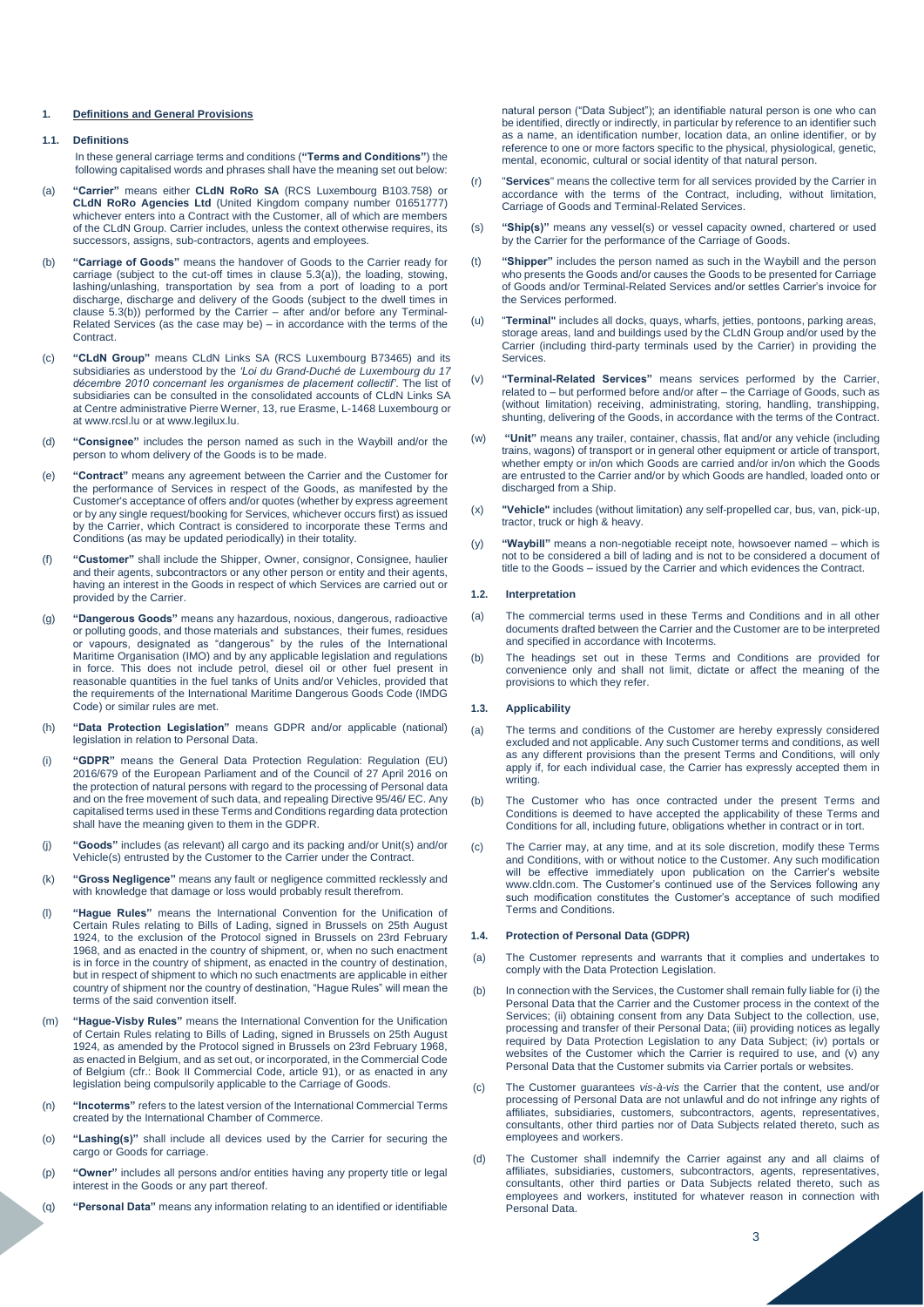In addition to any other available remedies, Customer shall defend, indemnify and hold harmless the Carrier from any and against all losses, damages, costs and expenses incurred as a result of the breach by Customer of this clause.

- (e) Notwithstanding any other provisions regarding the Carrier's liability in this Contract, the Carrier's aggregate maximum liability regarding any processing of Personal Data will – to the extent permissible by law – be limited per Contract to the price and/or rates and/or freight paid by the Customer to the Carrier under such Contract in the twelve (12) months immediately preceding the earliest event giving rise to the liability, or, if twelve (12) months have not elapsed, twelve (12) times the average monthly price and/or rates and/ or freight paid by the Customer to the Carrier under such Contract from the start date of the Contract until the date of the earliest event giving rise to the liability, and in no case more than five thousand (5,000) Euro. The existence of more than one claim will not entitle the Customer to an increase in such limit.
- (f) Where necessary, any standard contractual clauses or a future replacing mechanism to exchange Personal Data between the European Union and Third Countries will automatically be part of this Contract.
- (g) The Carrier reserves the right to prevent misuse of Personal Data and undertakes to protect Data Subjects' rights. Therefore, any Data Subject connected to the Services shall direct any request under Data Protection Legislation to the Carrier's registered seat in writing using the Subject Access Request form available on the websites mentioned hereunder, sent via registered mail.
- (h) The Carrier's Privacy Policy concerning the processing of any Personal Data and Data Subjects' rights applies to and forms an integral part of the Contract and any agreement between the Carrier and the Customer. The Privacy Policy can be found at www.cldn.com, as amended from time to time.

## **1.5. No Joint Liability**

Only the Carrier will be responsible and liable for the fulfilment of the Contract, to the exclusion of all other members of the CLdN Group. There shall be no liability, much less any joint liability, of the other members of the CLdN Group for the obligations of the Carrier; nor is there any joint liability between CLdN RoRo SA and CLdN RoRo Agencies Ltd.

## **1.6. No Bill of Lading or Document of Title**

No bill of lading shall be issued. Any document(s) issued in connection with the performance of the Services (including Waybills) shall in no case be treated as a document of title.

## **2. Scope and Content of Contract – General Principles of Carrier's Responsibility**

- (a) These Terms and Conditions (as may be periodically amended in line with clause 1.3(c)) shall apply to the Contract(s) between the Carrier and Customer and shall override and exclude any other conditions stipulated or incorporated or referred to by the Customer and/or any course of dealings between the Customer and the Carrier which are not in accordance with these Terms and Conditions. Except as provided for in clause 1.3(c), any addition or variation to these Terms and Conditions shall not be valid unless agreed in writing.
- (b) The Contract with the Customer is a Contract for the **Carriage of Goods**.

If so requested by the Customer and agreed by the Carrier or if the Carrier in fact does provide Terminal-Related Services before and/or after Carriage of Goods (as set out in (d) below), a second contract for **Terminal-Related Services** will arise with the Carrier.

### **The Contract for the Carriage of Goods, and, where applicable, the Contract for Terminal-Related Services shall both be subject to these Terms and Conditions.**

- (c) The Contract for the **Carriage of Goods** commences at the earliest twentyfour (24) hours before the scheduled departure of the Ship, and will end at delivery of the Goods and at the latest twenty-four (24) hours after discharge from the Ship.
- (d) The Contract for **Terminal-Related Services** commences in respect of Goods on Terminal before and/or after the Carriage of Goods, either (i) where the specific Contract as pre-agreed between the Carrier and Customer so provides, or (ii) where Goods are and/or remain on Terminal outside the Contract of Carriage period (or the minimum and maximum cut-off times and maximum dwell time set out in clause 5.3).

Where, in the circumstances set out above, the Goods are subject to Terminal-Related Services (under a Contract with the Carrier), the standard tariffs are accessible at: www.cldn.com.

Where, however, in the circumstances set out above, the Goods are subject to terminal-related services provided and invoiced by a third-party terminal after termination of the Contract of Carriage (i.e. after 24 hours from discharge) then no Contract for Terminal-Related Services arises between the Customer and the Carrier, but rather there will arise a contract between the Customer and the relevant third-party terminal.

(e) In all cases, Goods on Terminal remain subject to any applicable port rules and customs legislation.

- (f) The Carrier will not take out insurance on behalf of the Customer. The Customer is strongly advised to insure the Goods amongst others against all risks, fire, hail, lightning, explosion, crashing of airplanes, storm damage, water damage, airborne contamination, floods and burglary, as well as Customer's liability, including waiver of recourse by the insurers.
- (g) If the Carrier at any time decides not to rely on these Terms and Conditions or any part thereof, such departure will not constitute a precedent and will not apply to any other matter past or present other than the one for which these Terms and Conditions were departed from.
- (h) The Carrier's liability in respect of Carriage of Goods shall be governed by the provisions of the Hague-Visby Rules, however only insofar as, and to the extent that, the Hague- Visby Rules would be more favourable for the Carrier than the other clauses of these Terms and Conditions. For that purpose and to that extent, the Hague-Visby Rules will be deemed incorporated in the Contract and apply to it *mutatis mutandis*, with the necessary changes as stipulated in these Terms and Conditions. Article I and Article III rules 3, 4, 7 and 8, and paragraph 3 and the proviso to paragraph 1 of Article VI, and Article X of the Hague-Visby Rules will not apply except when compulsorily applicable. If under any applicable legislation the Hague Rules or the Hague-Visby Rules compulsorily apply, only the clauses of the present Terms and Conditions that would be contrary to the applicable Hague or Hague Visby Rules will be null and void, but only in as far as they are contrary to these Rules, all other clauses remaining valid. The Carrier's liability in respect of Terminal-Related Services performed by the Carrier shall be governed by the provisions of these Terms and Conditions.
- (i) In respect of Terminal-Related Services performed by the Carrier:
	- (i) The Carrier does not provide freight forwarding services or to services of a general agency nature, such services being carried out under separate terms and conditions applicable only to those services.
	- (ii) If the Services of the Carrier are, nevertheless, qualified either by common agreement or by a competent court of law or arbitrator(s) as freight forwarding services, then the Services will be governed in any case by the latest edition in force of:
		- for UK based Terminals: British International Freight Association (BIFA) Standard Trading Conditions;
		- for Belgium based Terminals: The Belgian Freight Forwarders<br>Standard Trading Conditions (Algemene Belgische Standard Trading Conditions (*Algemene Belgische Expeditievoorwaarden*);
		- for Netherlands-based Terminals: Dutch Forwarding Conditions / General Conditions of the Netherlands Association for Forwarding and Logistics (FENEX)

The Customer declares to know and to accept these terms and conditions.

- (iii) The Carrier does not act as a depositary of the Goods, and does not undertake any liability as such. Notwithstanding this, in case the Carrier is held to be a depositary of the Goods by a competent court of law or arbitrator(s), these Terms and Conditions will still apply.
- (iv) Except as otherwise provided in these Terms and Condition, the Carrier undertakes no responsibility for the maintenance or repair of any part of the Goods or Units nor for the provision of power, fuel or other supplies therefore nor for maintaining the same at any particular temperature or in any other particular state or condition nor for the feeding or watering of livestock.
- (v) In so far as, and to the extent that, these Terms and Conditions do not provide for certain cases or situations, the customary local port practices shall apply in a complementary manner.

# **3. Intellectual and Industrial Property Rights**

- (a) The Carrier remains the only possessor of the rights pertaining to the documents and specifications, in whatever form they might be, transferred to the Customer within the context of the issue of an offer and/or the execution of a contract, whatever the way they might be handled or stored.
- (b) The Customer is required to return such documentation and specifications back to the Carrier at first request and in any case at the end of the Contract. The risks related to the documentation and specifications are born by the Customer until the documents are returned to the Carrier.
- The Customer will, at any relevant time, check the correctness and the consistency of the documents and specifications and signal to the Carrier any discrepancies and incompleteness, failing which the Customer will be liable for all damage and loss that the Carrier might suffer as a result.
- (d) The Customer is required to clearly mark the documentation and specifications as being the property of the Carrier and inform third parties accordingly. The Customer must immediately inform the Carrier if the documentation and specifications are seized or have become unavailable in any way.
- (e) The Customer shall not use the documentation and specifications for other purposes than those for which it was provided, and the Customer shall not, either totally or partially, in any way whatsoever, reproduce them, provide them to third parties, or inform third parties of their content.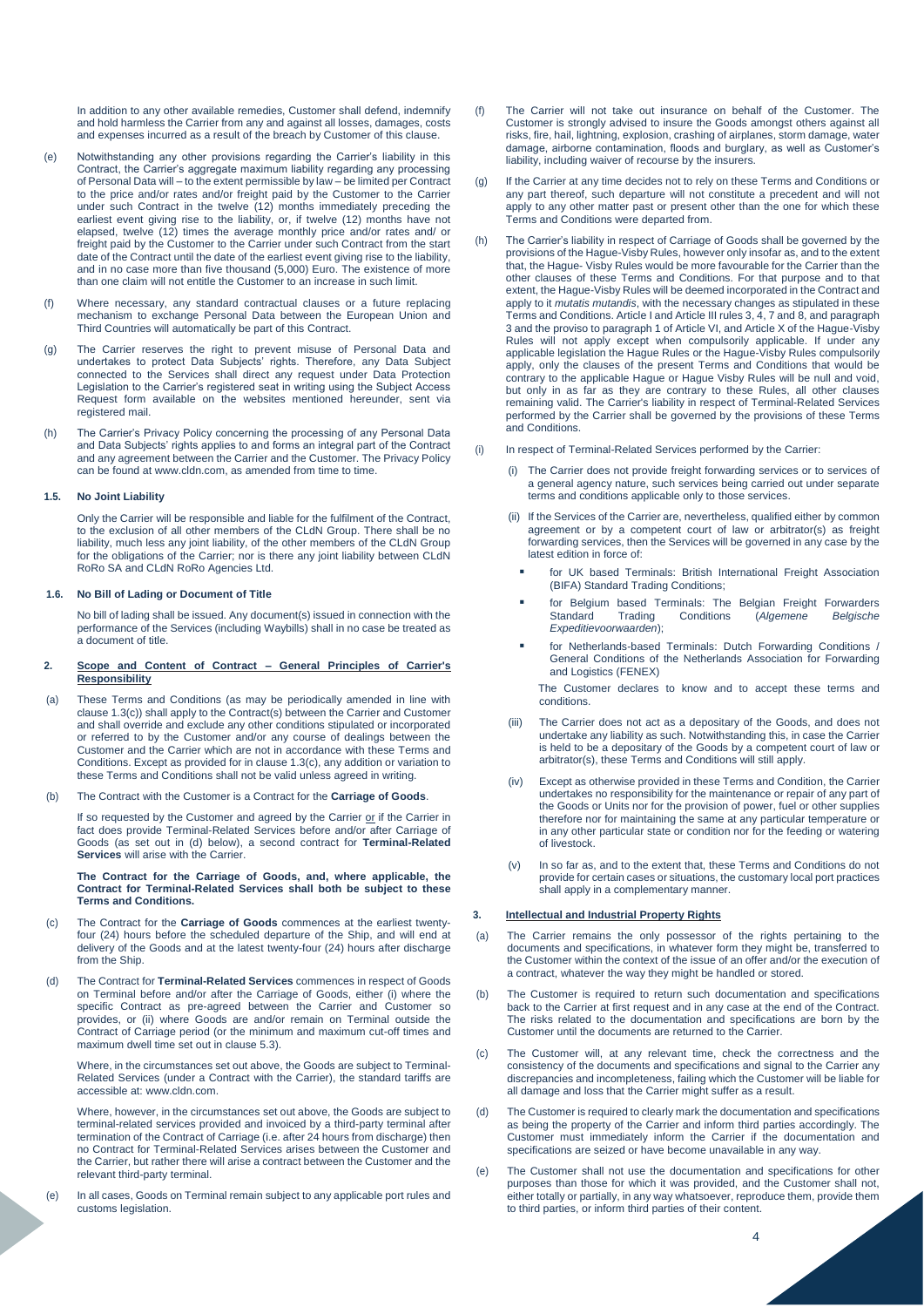## **4. Warranty of Authority by Customer**

The Customer warrants to the Carrier that the Customer is either the Owner or the authorised agent of the Owner, and further warrants that the Customer accepts these Terms and Conditions not only for itself (including the consignor, Consignee, Owner and Shipper) but also for and on behalf of every other person or legal entity who is or may hereafter become interested in the Goods.

# **5. Various Operational Aspects**

# **5.1. Waybill**

A Waybill (as defined in these Terms and Conditions) shall be issued by the Carrier upon request of the Customer; but neither the failure to do so nor any other act, omission, forbearance or conduct in relation to the issue of a Waybill shall deprive the Carrier of the benefit of these Terms and Conditions, nor release the Shipper, consignor, Consignee or Owner from the burden of these Terms and Conditions.

## **5.2. Voyage – Performance of the Carrier**

- (a) The Carrier is at liberty to sail before or after advertised sailing times, to depart from the intended or advertised route, to alter and to extend the same, and to call at any ports on, or not on, that route in any rotation, and to stay there as long as the Carrier considers necessary and desirable for any purpose. The Carrier is at liberty to sail with or without pilots, to tow Ships and to be towed and to render assistance of any nature whatsoever, and to dry-dock for any purpose and to make trial trips with whole or parts of the Goods on board. All of the foregoing are considered included in the Contract voyage.
- (b) Deviation of whatever kind or duration shall not be considered as a breach of the Contract.
- (c) The Carrier may forward the Goods by any Ship or Ships whatsoever, including transhipment. If for any reason whatsoever the Carrier is of the opinion that the Ship is prevented or hindered from entering or leaving any port or otherwise from proceeding with the voyage, then the Carrier in its sole discretion may abandon the voyage or proceed to any other port (including return to the port of loading) and may there discharge or take such other steps with regard to the Goods as it may think fit. Any such port at which the Goods are so discharged will be considered to be the port of discharge hereunder and the voyage and Carriage of Goods will be considered as completed and performed.
- (d) The Carrier is at liberty (regardless whether a quotation has been issued or accepted) to refuse Goods for transport, at Carrier's sole discretion.
- (e) The Carrier shall have the option without notice to the Customer to carry the Goods on deck or under deck.
- (f) Any regular / scheduled service of the Carrier for carriage of goods by sea can be terminated immediately and existing liner services can be altered by the Carrier.
- (g) Only Goods booked for carriage under a Contract will be accepted by the Carrier.

## **5.3. Minimum/Maximum Cut-off Time & Maximum Dwell Time**

- (a) The Customer under a Contract for Carriage of Goods shall present the Goods at the Terminal of the port of loading at least two (2) hours but in no case more than twenty-four (24) hours before the scheduled departure of the Ship.
- (b) Under a Contract for Carriage of Goods, the Customer shall:
	- (i) ship all Goods within twenty-four (24) hours from entering the Terminal ("gate-in") at the port of loading; and
	- (ii) collect, have collected or otherwise remove all Goods from the Terminal within twenty-four (24) hours from discharge from the Ship (first-point- ofrest) at the port of discharge.
- (c) If the Customer, under a Contract for Carriage of Goods:
	- presents the Goods for shipment earlier than twenty-four (24) hours before the scheduled departure of the Ship, the Carrier (or the Terminal) may refuse entry of the Goods into the Terminal or, if accepted, such Goods shall be at the risk of the Customer, and shall – in line with clause 2 above – be subject to a Contract for Terminal-Related Services payable by the Customer. Such Goods on the Terminal shall also be subject to any applicable port rules or customs legislation.
	- (ii) does not ship all Goods within twenty-four (24) hours from entering the Terminal or does not collect, have collected or otherwise remove the Goods from the port of discharge within twenty-four (24) hours after discharge from the Ship, then such Goods shall be at the risk of the Customer, and shall – in line with clause 2 above – be subject to a Contract for Terminal-Related Services payable by the Customer. Such Goods on the Terminal shall also be subject to any applicable port rules or customs legislation.
	- The above shall be without prejudice to the provisions of clause 5.6 below.
- (d) Where the Carrier provides Terminal-Related Services under a Contract as

set out above and in clause 2 – invoices shall be issued to the Customer by the Carrier. Where terminal-related services are provided and invoiced by a third-party terminal, then no Contract for Terminal-Related Services arises between the Customer and the Carrier, but rather there will arise a contract between the Customer and the relevant third-party terminal.

(e) In addition to the measures set out in (c) above, the Carrier shall be entitled to remove and deal with the Goods in accordance with these Terms and Conditions, especially as set out in clause 5.6 hereunder.

The Carrier draws the attention of the Customer to the fact that the maximum permissible duration of stay of Dangerous Goods in port areas is strictly regulated by international or local environmental legislation or port rules. The Customer shall promptly have Dangerous Goods removed from the Terminal, in order to avoid infringement of such restrictions. The Customer shall be liable for, and shall hold the Carrier harmless for all damages, losses, consequences or fines, due to the failure to comply with the maximum permissible period, regardless the cause.

- (f) Where the Customer, whose Goods remain unshipped or uncollected in breach of these Terms and Conditions and/or in breach of the specific provisions in the Contract, has other goods due to arrive at the Terminal (whether for discharge or for loading, and including where such other goods are carried on board a Ship of the CLdN Group), then the Carrier shall be entitled (on account of non-collection and until resolution thereof) to suspend its Services also in respect of such other goods.
- (g) The provisions of this clause shall apply also where any Goods are delayed, blocked, not cleared, or otherwise remain on the relevant Terminal outside or beyond the cut-off time and/or maximum dwell time (stipulated in these Terms and Conditions or as specified in the Contract) (including where such Goods are in transit or through-shipment) as a direct or indirect result of the Customer not fulfilling correctly, completely, accurately and timely all Customs Documents and Customs Procedures incumbent upon the Customer as required by law and/or under the Contract agreed with the Carrier, including these Terms and Conditions.

## **5.4. Delivery**

- (a) The Customer authorises the Carrier to deliver the Goods to the Consignee, the representative of the Consignee or to any person whom the Carrier reasonably believes to be authorised to take delivery on behalf of the Customer. It shall be the responsibility of such person and of the Customer, to the exclusion of any liability (of any nature whatsoever) of the Carrier, to identify and collect the Goods in respect of which delivery has been demanded. In no circumstances shall the Carrier be liable in excess of the limitation of liability provided in clauses 9 and 10.
- (b) Such delivery shall constitute fulfilment of the Carrier's obligations as to delivery of the Goods.
- (c) In the event that any Goods are collected by or on behalf of the Customer in which the Customer has no legal interest whatsoever, such Goods shall (if identified) be returned forthwith upon identification. The Customer shall indemnify the Carrier for any damage or loss arising out of the collection of such Goods and any failure to return them or any delay in returning them to the Carrier.
- (d) The Customer declares that it is fully acquainted with the physical and documentary delivery procedure applicable at the relevant Terminal, and agrees that the level of security offered by this procedure is adequate for its needs.

#### **PIN CODE SYSTEM**

The Customer shall make use of the system-generated unique "PIN CODE SYSTEM". The Customer shall assume full responsibility for not making use of the PIN CODE SYSTEM. The Carrier is exempt from liability if – despite applying the chosen delivery procedure correctly – the Goods are nevertheless delivered to a wrong person or legal entity.

# **5.5. Responsibility for Seals**

The Carrier shall not be required by the Customer to carry out any seal check or to note seal numbers on any document at any time whatsoever. Where seal numbers are noted for whatever reason by the Carrier, then, notwithstanding anything to the contrary in these Terms and Conditions, no representation whatsoever is made by the Carrier as to the accuracy of the number noted nor to the condition of the seal. No representation is made by the Carrier neither as to the condition of the container or trailer, nor as to the contents thereof.

# **5.6. Delayed or Non-Shipment – Uncollected Goods – Notice of Removal – Shipping Back or Sale of Uncollected Goods**

(a) Without prejudice to the right of the Carrier to payment of charges and/or to issue specific instructions in relation to the dwell-time or storage of Goods, the Customer will ensure that the Goods are brought to the Terminal in line with (without limitation) the cut-off time stipulated in clause 5.3(a) and are collected from the Terminal as soon as possible and at latest (without limitation) in line with the maximum dwell-time stipulated in clause 5.3(b). If, as may be the case – but only if agreed in writing by the Carrier – the Contract contains specific derogations, provisions and conditions in relation to minimum and/or maximum dwell-times (for instance, where Terminal-Related Services are contracted), the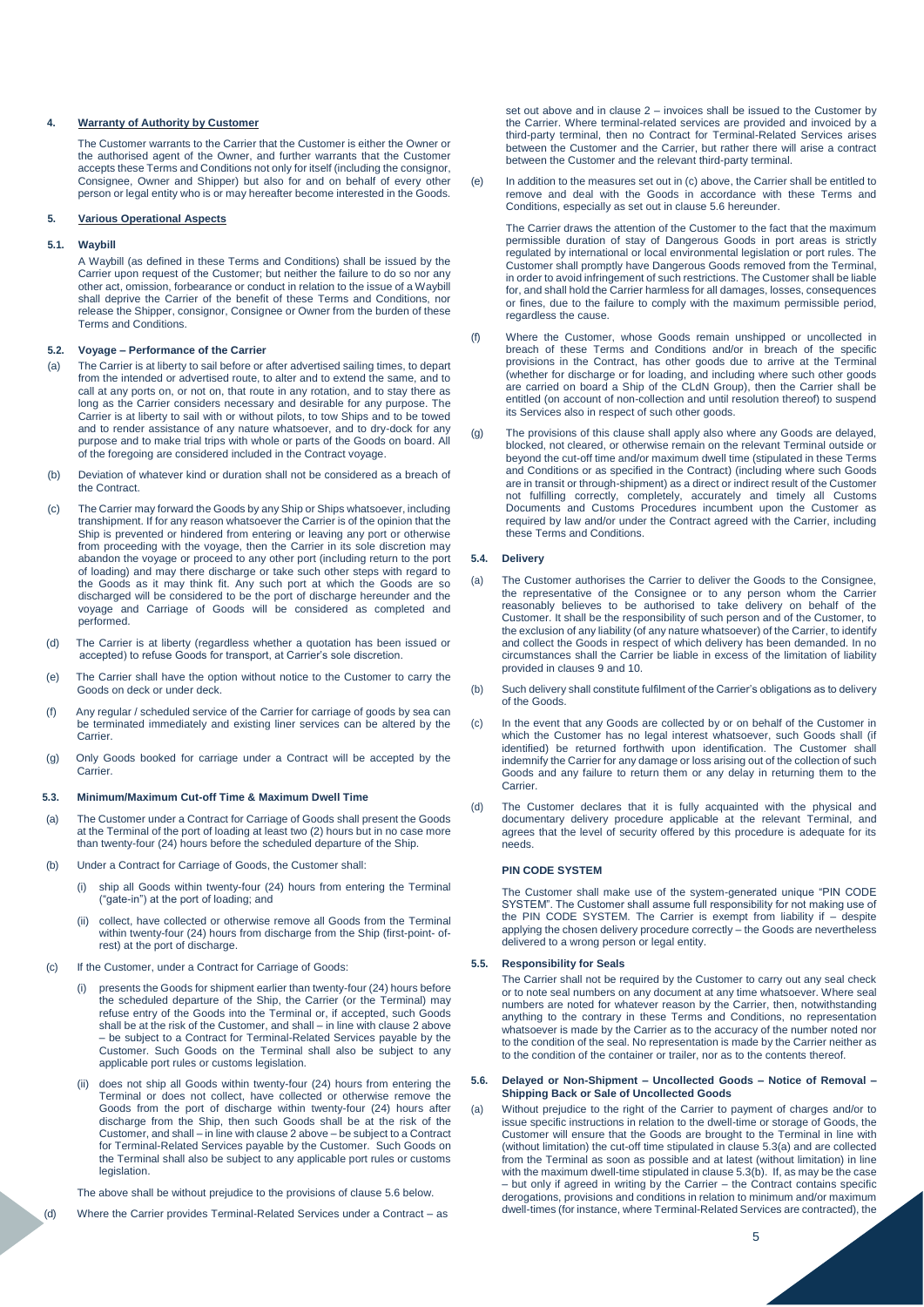Customer shall observe such specific derogations, provisions and conditions strictly and without exception.

- (b) Despite clause 5.3(c), if Goods remain on a Terminal beyond twenty-four (24) hours, or beyond any specific dwell-time or storage time otherwise agreed in the Contract (as set out in clause 5.6(a) above), the Carrier shall be entitled to give notice of removal to the Customer requiring the removal of the Goods by the date stated in the said notice of removal. In such event, the Customer guarantees such removal as instructed by the Carrier, without protest or delay.
- (c) If the Goods still remain uncollected after the removal date stated in the abovementioned notice to the Customer, then the Carrier may at its discretion, without further notice and without any responsibility or liability (i.e. at the sole risk and cost of the Customer):
	- have the Goods moved to another location or carried back to the Terminal of departure or to another CLdN Group Terminal; and/or
	- (ii) change the customs regime of the Goods from temporary storage to bonded warehousing or any other relevant Customs Procedure and hereby authorises and mandates the Carrier to act (or have performed) on behalf of the Customer; and/or
	- (iii) sell or otherwise dispose of the Goods; and/or

(iv) exercise its lien as provided in clause 6.6.

The proceeds of any such sale shall be used:

- to defray the expenses of the sale including any commissions or any tax, customs duties or other costs the Carrier would be required to pay; and
- (ii) to pay any unpaid debt of the Customer to the Carrier or the CLdN Group whether related to the subject-matter in question or not.

The balance, if any, will be held or deposited in escrow for the benefit of the **Customer** 

## **5.7. Refusal of Goods**

The Carrier shall be entitled to refuse the Goods from entering the Terminal or premises, or to refuse Carriage of Goods or Terminal-Related Services, at its sole discretion, at any time and without any liability or compensation whatsoever, including (but without limitation) when the Customer does not or not timely execute any one or more of its obligations or when the Carrier reasonably believes that the Customer is, or may come to be, in breach of its obligations, including (but without limitation) in respect of customs costs and formalities obligations and provision of information obligations as set out in clause 8, or when the port of destination of the Goods is not duly authorised or accredited or otherwise legally set-up to receive the Goods in full compliance with Customs Documents, Customs Procedures or other legal requirements.

## **5.8. Dangerous Goods – Waste – Destruction or Disposal of Harmful Goods**

- (a) As a general rule, it shall be the Carrier's sole discretion whether or not to accept certain categories of Goods which may be, or become, subject to import/export restrictions or prohibitions, including (without limitation) Dangerous Goods, waste, dual-use goods. The Carrier may, as a condition for acceptance of such Goods, (i) demand additional information to be provided by the Customer at booking stage (and no later than the time of arrival at the port of loading); (ii) impose additional terms, conditions or measures; (iii) refuse or reject such Goods after "gate-in" where such Goods become subject to such import/export restrictions or prohibitions or where the Customer fails to fulfil its obligations under (i) and (ii).
- (b) Dangerous Goods may not be presented to the Carrier for the performance of the Services unless with the prior written agreement of the Carrier. A number of product categories are not permitted for shipment on Carrier's Ship due to restrictions outlined by the respective port authorities and/or the Ship's documents of compliance and/or as a matter of policy of the Carrier. This list, and further information, can be consulted on the document "Hazardous Cargo Restrictions" at www.cldn.com.
- (c) The Customer must provide the Carrier with a correct Dangerous Goods declaration and all information required as to the necessary precautions to be taken in respect of Dangerous Goods and must affix to the relevant Unit or Goods all necessary notices to comply with the applicable regulations and legislation in order to indicate that the Goods are Dangerous Goods. Furthermore, the accompanying documents and/or declarations (e.g. ADR, RID) shall be in compliance with the applicable regulations and legislation.
- (d) Carriage of Dangerous Goods shall at all times be at the sole risk of the Customer who shall always be liable for any injury, including loss of life, damage or loss resulting from such carriage even if the Carrier is under a strict liability arising from the performance of the Services.
- (e) The Customer shall take control of Dangerous Goods at the Carrier's first demand. In any case, the Carrier shall be entitled in its sole discretion to disembark, destroy or otherwise render innocuous such cargo or Goods without liability to compensate the Customer and/or any other person for any resulting loss (including costs for cleaning, removal or disposal of or compliance with safety regulations or requirements, fines, penalties of whatsoever nature and however arising), and in such event, the Customer shall remain responsible for any amount due to the Carrier for the performance of the Services as well as for the costs and expenses incurred by the Carrier in

taking such action.

(f) Where any Goods are, or become noxious, hazardous, inflammable, explosive, infectious, diseased or verminous or likely to harbour or encourage infection or disease or vermin or other pests, and/or where Goods cause leakages or spillages for whatever reason, or otherwise in any way are or become polluting or dangerous or otherwise likely to cause pollution or damage, whether alone or in combination with other goods and whether or not by reason of the act or omission of any person, the Customer shall, at the Carrier's first demand, take immediate control and measures, and shall be responsible for any related cost. In any case, the Carrier shall be at liberty to destroy or otherwise deal with the Goods as in its discretion may seem desirable at the sole and full cost and responsibility of the Customer. The Customer shall indemnify the Carrier against all loss, damage, costs, claims, liability and expenses arising out of or in connection to damage caused by such Goods or in connection to dealing with the Goods by the Carrier.

#### **5.9. Containers, Trailers and New or Used Vehicles**

- (a) The Customer shall ensure that Units or Vehicles marked or booked or declared with the Carrier as "empty" shall, in fact, be completely and totally empty (containing only air), and shall not contain any lashings, general packaging materials, empty racks, etc.; and in the latter case, the Customer shall, instead, inform the Carrier that such Units, whilst not containing Goods, do contain such lashings, general packaging materials, empty racks, etc.
- (b) The Carrier will not be liable for cosmetic damages and ordinary wear and tear inherent to container or trailer (or Unit) or used Vehicles handling. The Carrier will redeliver in trade-customary condition.
- (c) The Customer agrees that containers can be stationed up to five (5) tiers high at the sole risk of the Customer, and the Customer will be liable for any damage so caused to the Carrier and third parties.
- (d) The Customer is aware of and allows the Carrier to load / move / discharge containers in the "double-stacked-modus", and agrees this is customary ro-ro Terminal practice.
- (e) The Customer warrants that external condition of the containers and/or trailers (or Units or Vehicles) as well as the lashing and securing of cargo or Goods within or on the containers and/or trailers (or Units) shall be adequate and suitable for the relevant mode of transport, whether by road and/or sea and/or inland waters and/or rail transport, and shall comply with all national and international applicable regulations and due diligence principles for the intended transport modus.
- (f) In relation to new (i.e. new from OEM plant) or used (i.e. not new-production) Vehicles which are the subject of a Contract for Carriage of Goods and/or Terminal-Related Services:
	- The Customer has duly examined the properties and characteristics of the Ship(s) and Terminal, and agrees and accepts that these suit its needs and expectations.
	- The Customer is satisfied with the level and quality of fencing, protection and surveillance on Terminal.
	- (iii) The Customer accepts and exonerates the Carrier for all risks inherent to the parking of unpacked Vehicles on an open-air compound, in an industrial environment and will take out proper insurance.
	- (iv) The Carrier accepts no liability for deterioration of any sort of transport protection (such as, without limitation, wax- or wrap guard protection, body covers with zips, etc.) or for damage caused by such deterioration of transport protection.
	- (v) The Carrier accepts no liability for loose items in or around the Vehicles, whether the "transport mode" of the Vehicles is engaged or not.

# **5.10. Perishable Goods – Temperature-Controlled Goods**

- The Customer shall not tender for transportation any Goods which require temperature, humidity or ventilation control without previously giving written notice, and obtaining agreement of the Carrier in writing, of the nature and particular temperature range or level of humidity or ventilation or lack of ventilation to be maintained. In the case of temperature controlled Units stuffed by or on behalf of the Customer, the Customer further undertakes that the Unit has been properly pre-cooled, that the Goods have been properly stuffed in the Unit and that its thermostatic controls have been properly set by the Customer before receipt of the Goods by the Carrier. If the above requirements are not complied with, the Carrier shall not be liable for any loss of or damage to the Goods caused by such non-compliance. The Carrier shall never be under any duty to freeze down Goods presented at a higher temperature for carriage, or to heat up Goods presented at a lower temperature for carriage.
- (b) Upon written request by the Customer, or as may be agreed in a Contract covering Terminal-Related Services, the Carrier will endeavour to connect any Unit to a supply of electricity at the Customer's expense. The Carrier shall not be liable for any damage or loss to the Goods or Units arising from any failure to make such connection.
- The Carrier will not be responsible for maintaining the Goods or Units at any required or specific temperature whether on the Terminal or not and shall not be liable for any damage or loss arising from any failure to maintain such temperature.
- (d) Where the Carrier is in possession of perishable Goods of any nature, which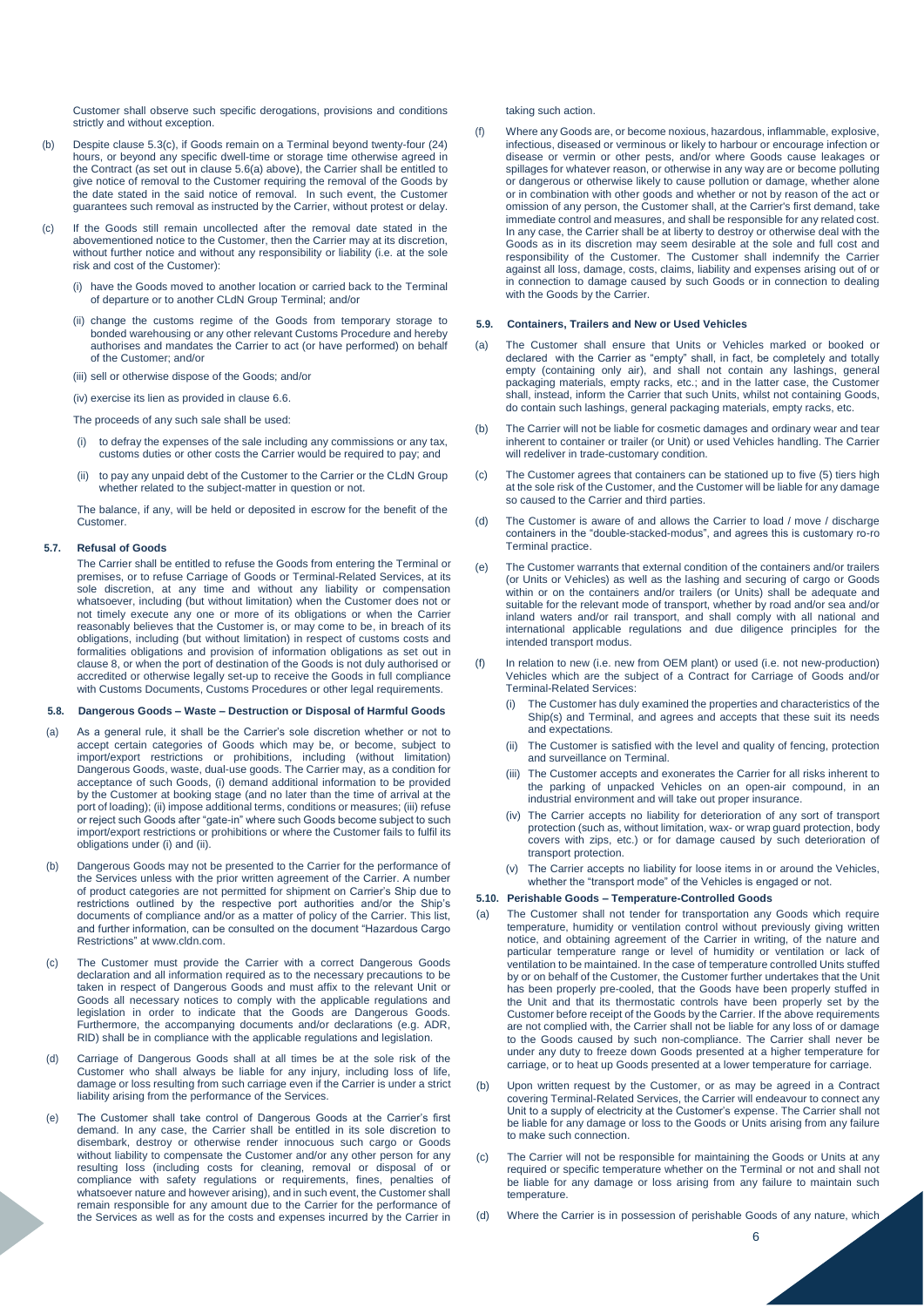are not taken up immediately upon arrival or subject for any reason to perish before shipment or delivery which, in the opinion of the Carrier, are insufficiently addressed or marked or are otherwise so unidentifiable that the Carrier cannot determine on what ship they should be shipped or to whom they should be made available for collection, the Carrier may sell or otherwise dispose of such Goods without any notice to the Customer, sender, owner or consignee of the Goods. All charges and expenses arising in connection with the sale or disposal of the Goods shall be payable by the Customer, including costs of cleaning and sanitation of the Terminal and equipment or Ship of the **Carrier** 

# **5.11. Subcontracting of Services and Additional services**

- Where a third party needs to be subcontracted by the Carrier for the performance of the Services and/or Terminal-Related Services and/or for additional services (i.e. in addition to the Services agreed in the Contract), the Carrier is free to choose the subcontractor and the Carrier will be entitled to rely on, and apply to the Contract, any terms and conditions of the said subcontractor. The price / rates for additional services may be invoiced separately and shall not be part of the price of the initial Contract, unless otherwise agreed in writing.
- (b) In any event, the Carrier will not act in the capacity of, or be considered as, a consecutive carrier under any convention or treaty (for instance, without limitation, the Convention on the Contract for the International Carriage of Goods by Road – CMR).
- (c) All and any such additional services shall at all times be subject to these Terms and Conditions (particularly, but without limitation, the differentiated limitations of liability set out herein), to the extent permissible by law.

# **5.12. Orders Must be Placed in Writing**

Except as may occur automatically as per Contract, the Carrier will only perform the Services on receiving orders in writing from the Customer (or authorised representative) either at the time each Service is required, or in accordance with any contractual arrangement to provide such Services over a period of time.

The Carrier will, on application, supply forms of request for the Services by the Carrier. All requests by telephone must be immediately confirmed in writing by the Customer. The Carrier will not, in any case, be responsible for any errors in complying with such orders where they are communicated by telephone and are not promptly confirmed in writing.

# **5.13. Duty of the Customer to Assist Operations**

The Customer shall make every effort to facilitate the operations of the Carrier, whether by permitting the Carrier to use all or any structure or items of equipment owned or used by the Customer (whether on a Vessel or elsewhere) and by the supply of full power and or lighting therefore where appropriate at all times without charge. No responsibility shall attach to the Carrier for any accident howsoever arising out of or caused by or contributed to by any defect in the structure or equipment hereby supplied and the Customer shall indemnify the Carrier against any claims in relation to any such accident.

# **5.14. Carrier's Discretion over Handling and Delivery Methods**

Subject to specific written instructions given to the Carrier by the Customer and accepted by the Carrier in writing, the Carrier reserves complete freedom and discretion in respect of the means and procedure to be employed in the provision of the Services, including but not limited to the receipt, collection, unitisation, stuffing, stripping, packing, carrying, handling, tallying, loading, transporting, lashing/unlashing, discharging or delivery up of Goods or Units. If in the Carrier's opinion the interests of the Customer so require, the Carrier may deviate from the Customer's instructions (whether or not accepted by the Carrier) in any respect and any expenses reasonably incurred thereby shall be for the Customer's account.

### **5.15. Access to Terminal**

The Carrier will not be bound to admit a person or Goods to the Terminal except by prior arrangement with the Customer.

## **5.16. Sequence of Handling**

Goods (which, for clarity includes arrivals by trains, wagons) arriving at the Terminal will be dealt with in the order and time-slots determined by the Carrier, at its sole discretion. The Carrier shall, in no case, be responsible or liable for delay.

The Carrier shall not be liable to pay or refund demurrage or any other compensation for the use of Units and/or Vehicles for their not being ready in time, nor to compensate any other loss or damage suffered as a result of delay or interruption howsoever caused in the performance of the Services.

The Customer shall ensure that all Units arrive and are handled and depart in conformity with the Carrier's verbal or written requirements and regulations as well as those of any competent authority or relevant legislation. The Carrier reserves the right, at its sole discretion, with all responsibility, liability and costs excluded, to remove or have removed any Units remaining at or on the Terminal against the Carrier's instructions.

**6. Offers & Quotations – Invoice & Payment Terms – Payment of Charges –**

# **Lien – Cross Default – Credit Facilities**

# **6.1. Offers & Quotations**

- (a) Unless expressly stated otherwise, any written offer and quotation will only be valid for fifteen (15) days from the day it was issued. All offer and quotation are subject to these Terms and Conditions and are exclusive of VAT, duties and generally any applicable tax.
- (b) Written offers and quotations may contain specific terms and conditions. If the written offer and quotation contains conditions or clauses conflicting with these Terms and Conditions, then the offer and quotation accepted by the Customer prevails.
- (c) Offers and quotations are always subject to the availability of capacity on the Ship and to availability of space at the Terminal at the port of loading and/or port of discharge.

## **6.2. Invoice & Payment Terms**

- (a) Unless expressly agreed otherwise in the written quotation, in the Contract, or on the invoice, all invoices and generally all charges, expenses, or other sums shall be paid by the Customer within eight (8) working days of the date on which the invoice is issued.
- (b) In providing the Services, the Carrier may engage the services of subcontractors, e.g. for Terminal handling and storage, at the port of loading and/or at the port of discharge. In such cases, and in respect of such services, the Carrier is entitled to designate – and the Customer shall duly acknowledge – the subcontractor as invoicing party. Where the Contract provides for Terminal-Related Services to be performed by the Carrier, then the Carrier will invoice the Customer.
- (c) Payment shall be made in the place, in the manner, and in the currency stipulated in the invoice. The Carrier is entitled to refuse to be paid by way of cheques.
- (d) Only the currencies, quantities, weights, and/or volumes accepted in a specific and written form by the Carrier will be considered valid for the invoices
- (e) Credit facilities (payment terms and/or a monetary limit) are a discretionary favour, not a "right", and are always granted on a case-by-case basis and evaluation, for an undetermined period, and taking into consideration available Customer solvency data and market information. Accordingly, credit facilities are subject to constant review, and can be reformulated or made subject to additional security being put up, and/or can be cancelled (such decisions to be notified in writing) at any time, without any obligation of the Carrier to motivate this decision, and without any indemnity whatsoever being due in that respect.
- (f) Any such credit facilities exceptionally granted by the Carrier are subject to the condition of strict compliance by the Customer with the terms of such credit facilities; meaning that any breach, irrespective of the nature or magnitude (e.g. exceeding the payment term by one (1) day, or exceeding the credit limit by 1 Euro) shall trigger the immediate and automatic (with no prior notice) cancellation and withdrawal of the granted credit facilities as a whole. Accordingly, all outstanding invoices shall then become due at once in their totality, and interests thereon will accrue as from the issuing date of the invoice(s). Payment terms mentioned on the invoices shall, consequently, become null and void and shall be read as "immediate payment" instead.
- (g) If the Customer is, becomes, or is known to be in default of its payment obligations vis-à-vis any third party, then regardless of the nature or amount of the default of payment, any credit facilities granted under this clause shall be automatically cancelled and withdrawn as a whole, and accordingly all outstanding invoices will become due at once, and interests thereon will accrue as from the issuing date of the invoice(s). Payment terms mentioned on the invoices shall, consequently, become null and void and shall be read as "immediate payment" instead.
- (h) All invoices and all charges, expenses, or other sums are as a general rule payable by the Customer. If the Carrier agrees (in writing) that any invoices, charges, expenses, or other sums are to be paid by a specific Customer or by any other person, the Customer shall in all cases remain liable vis-à-vis the Carrier for the payment of such amounts.
- (i) No undertaking by the Carrier to collect from a consignee or any other person any sum payable to the Customer, and no demand by the Carrier on any such person, shall constitute a waiver or release by the Carrier of any rights against the Customer.

# **6.3. Interest – Liquidated Damages**

- (a) Any amount due and not paid at the due date will be increased of full right and without notice as from the date the invoice was issued with interests and with liquidated damages for business disturbance.
- (b) Interest will accrue at the interest rate determined in accordance with the Belgian Statute of 2 August 2002 (as amended by Belgian Statute of 22 November 2013 and as may be further amended), enforcing European Directive 2011/7/UE of 16 February 2011, (as may be amended) increased by 8 percent points, and rounded up to the higher halve percent-point. However, the applicable interest rate shall never be less than 10% per annum.
- (c) The liquidated damages for business disturbance will be 10% of the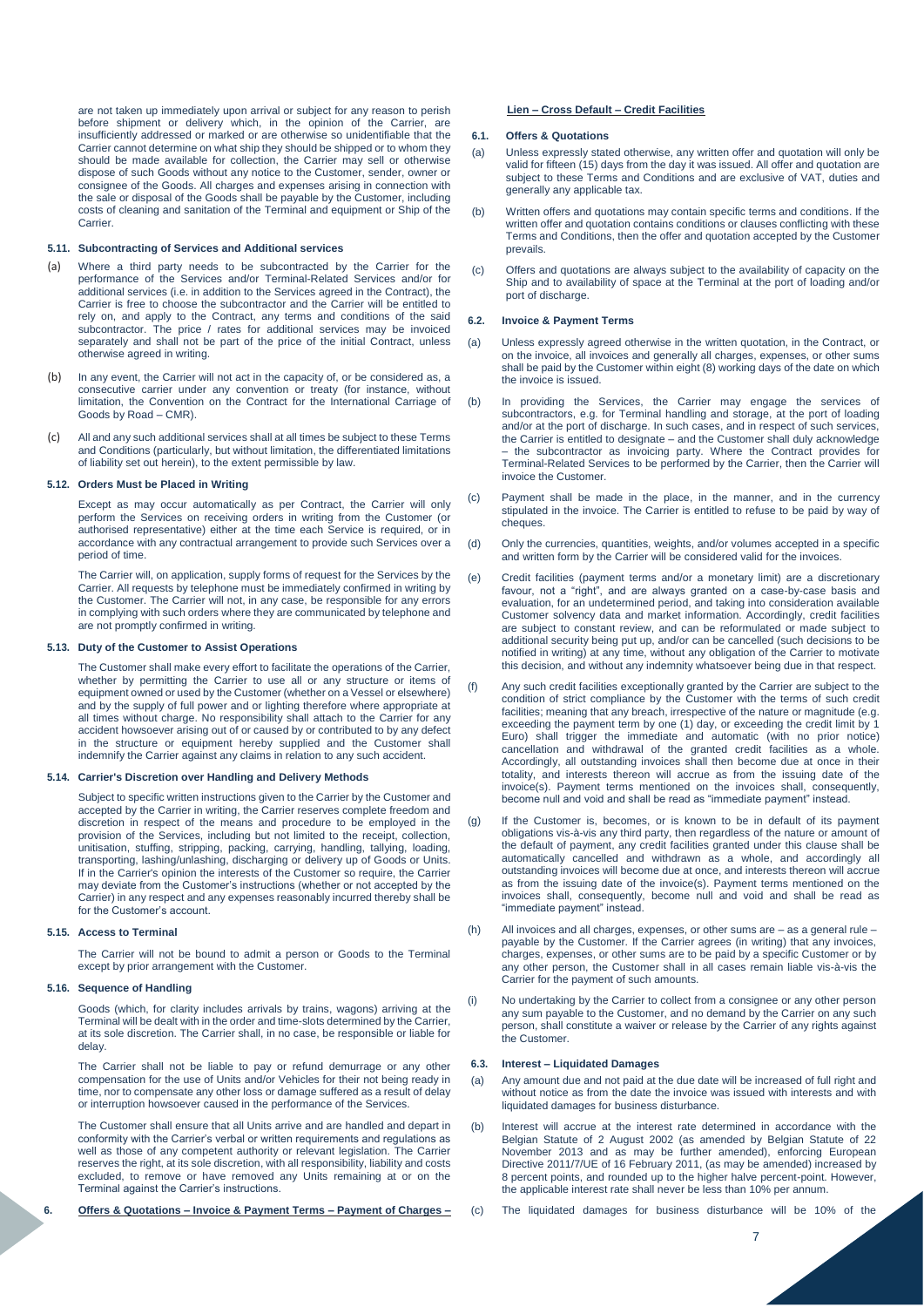outstanding principal amount with a minimum of five hundred (500) Euro and a maximum of fifty thousand (50,000) Euro, without prejudice to the right of the Carrier to prove and to claim any damages or loss in excess of such amount.

# **6.4. Rates – Currency – Charges – Expenses**

- (a) Unless expressly agreed otherwise in the written quotation, loading and discharging shall be at the Carrier's expense (save that a charge may be raised by the Carrier upon the Customer for the additional handling and lifting of Goods).
- (b) The Carrier reserves the right to adjust its rates and charges for any Services quoted in Pound sterling (£) and where the Pound sterling (£) is devalued or suffers a depreciation in respect of the Euro  $(\epsilon)$  of more than five per cent (5%) in the time between when an offer for the Services is issued and the time when the relevant invoice is issued. Any such increase shall be in proportion to the extent of the devaluation of the Pound sterling  $(E)$  versus the Euro  $(E)$  in such timeframe.
- (c) The Carrier shall not be responsible or liable for any increased charges, rates of custom duties or tariff, which increase comes into force in respect of the Goods before, during or after the performance of the Services by the Carrier and for which the Customer is charged, even if such increase or less favourable rate of duty or tariff might have been avoided had the Services been performed at a different time.
- (d) Without prejudice to the more specific clause in these Terms and Conditions, the Carrier reserves the right to charge additional costs it incurs, including, without limitation, alterations in fuel (bunker) costs, consumables, exchange rates, insurance premiums, customs and excise or other duties, taxes, and all levies, deposits, charges and costs or outlays levied by any authority, governmental or otherwise, incurred as a result of the Goods, the Services, or generally as a result of specific actions or measures imposed by such authority or government.
- (e) All bank charges associated with the making of any payment shall be for the account of the Customer.
- (f) All charges, expenses, or other sums shall be considered earned by the Carrier on loading of the Goods on board the Ship, whether the Goods are damaged or lost or not lost.

# **6.5. Prepayment – Security – No Set-off**

- (a) The Carrier may at any time demand prepayment of the whole or part of any amount due or which might become due under the Contract.
- (b) The Customer shall, at the first written request, provide the Carrier with valid and sufficient security to guarantee the payment of any such amount.
- (c) If the Customer fails to provide a valid and sufficient security, or if the Customer fails to reimburse the Carrier immediately, then the Carrier shall have the right without any further notice and without any responsibility or liability (i.e. at the sole risk and cost of the Customer): (i) to have the Goods moved to another location or carried back to their Terminal of departure or to another CLdN Group Terminal and/or (ii) to change the customs regime of the Goods from temporary storage to bonded warehousing or any other relevant Customs Procedure and hereby authorises and mandates the Carrier to act (or have performed) on behalf of the Customer, and/or (iii) to sell or otherwise dispose of the Goods, and/or (iv) exercise its lien as provided in clause 6.6.
- (d) The Customer shall not be entitled to set-off any amount due to the Carrier against any amount to which the Customer may be entitled or which it claims to be entitled to receive from the Carrier.

## **6.6. Cross Default – Security – Lien**

(a) A default or breach of any nature whatsoever by the Customer of any of its obligations under the Contract, will be considered to constitute a material breach of its obligations (of any nature whatsoever) towards each and all entities of the CLdN Group, and will entitle these entities, immediately and without notice, to suspend or terminate any of their obligations towards the Customer, to trigger/accelerate their rights against the Customer and/ or to enforce any security. Such default or breach will automatically cancel and render all credit facilities null and void and accordingly will make each outstanding invoice become due immediately.

If the Customer is part of a group:

- (i) the Customer guarantees the performance by each and every entity of the Customer's group of any and all of such entities' obligations towards the relevant entities of the CLdN Group; and
- (ii) a default or breach committed by any entity of the Customer's group towards any entity of the CLdN Group will be considered a breach by the Customer under the Contract and will give rise to the right of any entity of the CLdN Group as described in the preceding paragraph.
- (b) The Carrier shall be entitled, whether together with or independently of other rights accorded under these Terms and Conditions and/or by law, to request a European Account Preservation Order (EAPO) under Regulation (EU) No. 655/2014 in order to secure its rights for payment, interests and all costs associated thereto to the maximum extent permitted by law; or to take any similar action as may be available in similar legislation of non-EU countries.
- (c) The Carrier may exercise, upon all Goods in its possession, a right of pledge or lien (under Belgian law: a *"pandrecht"*) not only for any charges and expenses related to the Goods, but also for all amounts due by the Customer to the Carrier on any account up to a maximum amount of fifty million (50,000,000) Euro.
- (d) In the event of any such charges, expenses and amounts not being paid within ten (10) days of the notice of the exercise of the right of pledge or lien, the Carrier may sell the Goods and apply the proceeds for the satisfaction of all such charges, expenses and amounts, and also of all charges and expenses arising during the exercise of such lien. The Carrier may move any Goods in its possession from any place in the world to Belgian territory and enforce the right of pledge or lien in Belgium under the Belgian Pledge Law. The lien also entails a right of retention (under Belgian law: *"retentierecht"*) that allows the Carrier to retain the Goods in its possession and to refuse to hand over the Goods to any person including a Customer as long as any amount for which the lien can be exercised remains unpaid.
- (e) The lien shall extend to costs and expenses and liabilities incurred by the Carrier in exercising and maintaining the lien or in exercising its right of sale.
- (f) Each member of the CLdN Group is entitled to rely on the payment securities and liens stipulated in the Terms and Conditions of other members of the CLdN Group and is entitled to enforce securities, rights of pledge and liens upon goods in the possession of these other members of the CLdN Group.

# **7. Obligations of the Customer**

# **7.1. Liability of the Customer**

- (a) The Customer shall comply with all its obligations under the Contract including all provisions of these Terms and Conditions and under the applicable law and will be liable for damage or loss suffered by the Carrier as a consequence of any breach of any such obligation.
- (b) The Customer shall indemnify and hold the Carrier harmless from and against any claim from a third party or a specific customer resulting directly or indirectly from any breach by the Customer of any obligation or warranty under the Contract.
- (c) The Customer shall indemnify and hold the Carrier harmless (with reliance on Force Majeure by the Customer being hereby expressly excluded) from and against any and all charges, duties, excise, VAT, fines (including settlement of fines proposed by relevant authorities), claims for liability, losses, damages, costs, and claims against any bank guarantees, bonds or security (issued by the Carrier in favour of relevant authorities) imposed or sanctioned by any relevant authority and/or claimed by any party, entity or person howsoever and whenever arising, as a direct or indirect result of (without limitation): (i) nonpayment, incorrect payment or unsuccessful recovery of customs duties or other taxes by the Customer; (ii) incorrect, incomplete, fraudulent information, declarations or data submitted by the Customer to the relevant authorities; (iii) abandonment, non-shipment or non-collection/non-release or delayed shipment or collection, release or recovery of the Goods by the Customer from the relevant Terminal or premises of the Carrier.
- The Customer shall indemnify the Carrier against all costs, expenses, liabilities and any other consequences of the (machinery) breakdown or deficiency of any Goods during the performance of the Services by the Carrier.
- (e) The Customer shall indemnify the Carrier, or keep the Carrier harmless, against damage caused to the Ship, the Ship's equipment (including Lashing gear) or any other cargo by the Goods.
- (f) The Customer shall indemnify the Carrier for all losses, costs and expenses arising from claims by and for all liabilities to third parties in respect of (i) loss, damage, spillage, misdelivery or delay in connection with the Goods in excess of the Carrier's liabilities (if any) under these Terms and Conditions of Carriage, and (ii) any damage to any property or interests of third parties or to a Ship caused by the Goods.

# **7.2. Use of C.WEB**

Unless otherwise agreed, all bookings shall be effected via C.WEB. The Customer shall fulfil all information obligations under the Contract via C.WEB and agrees that manual, e-mail or verbal transmission of such information (e.g. via bookings desks) shall neither be binding on the Carrier nor valid for purposes of this clause.

# **7.3. Warranties: Documentation and Information**

(a) The Customer shall ensure that the Carrier and/or relevant entities and authorities are given a full description of the Goods sufficient to identify the Goods and in addition are given full particulars and details of the parties involved, the Goods and any hazards connected therewith. The Carrier shall be permitted by the Customer to give any such particulars to whomsoever the Carrier deems necessary. The Customer shall supply to the Carrier in writing all such information relating to the Goods as shall be necessary to enable the Carrier to comply with its duties under the applicable health and safety legislation and any regulations thereunder, or made by or under any other enactment for securing or protecting the health or safety of persons, or the prevention or reduction of damage to or pollution of the environment or its natural resources.

Such account of the contents and quantities (per consignment) of the Goods shall be supplied to the Carrier at the times of booking.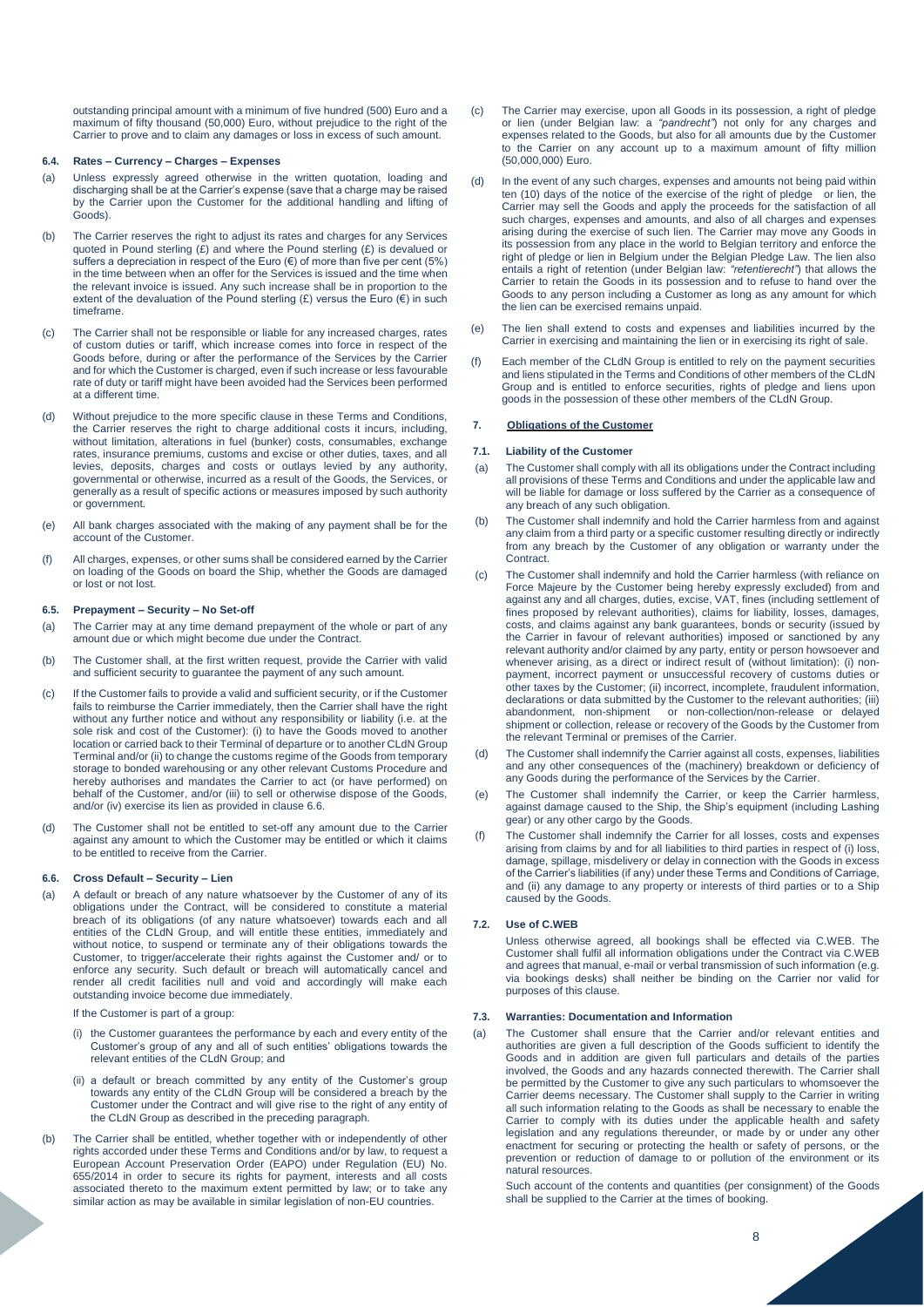- (b) Where the Customer is under obligation to provide, submit or input information or documentation in relation the Goods (whether to the Carrier or to a relevant entity or authority) and such information or documentation is incorrect, incomplete, late or otherwise not in conformity with applicable legislative or regulatory requirements (for instance, without limitation, Customs Procedures, waste Goods, dangerous Goods), the Carrier may, but only at its sole discretion, and on a case-by-case basis (and in no case to be interpreted in any way as a waiver or forfeit of the continuing sole obligations of the Customer), assist the Customer with remedial action (only to the extent permissible and possible) in order to, for instance, manually input, update or correct any missing, out-dated or incorrect information as provided or submitted by the Customer. The Carrier may cease or resume such tasks at any time, and shall be entitled to apply a surcharge for each task so performed, payable by the Customer. Furthermore, in the performance of such tasks, the Carrier shall not (under any circumstances) be deemed to act, as a principal or customs agent or broker, or take on any responsibility or obligation, and the Carrier shall in all cases be exempt from all liability (including in the case of error), and the Customer shall remain fully and solely responsible vis-à-vis the Carrier as set out in these Terms and Conditions. Any such measures shall be without prejudice to the Carrier's right to indemnification by the Customer, in accordance with the Customer's liability as set out herein.
- (c) Where, on the reasonable suspicion of the Carrier and/or on notification or alert by the relevant authorities, it appears that the Customer has maliciously or negligently provided, submitted or inputted incorrect, incomplete, late or nonconforming information or documentation in relation to the Goods and/or that the Goods have been delivered for transport and/or transported and/or collected following transport by the Carrier under such irregular status, then the Carrier shall be entitled to immediately, and without notice, take all and any remedial and/or prohibitive measures as necessary or as required under applicable legislation or operating licence rules and requirements by which the Carrier is bound. The Carrier may, without limitation, cease or refuse shipment of the Customer's Goods or further bookings for transport; request of payment security or bond, or otherwise take any other escalation measure deemed appropriate in the context of the severity of the case. Any such measures shall be without prejudice to the Carrier's right to indemnification by the Customer, in accordance with the Customer's liability as set out herein.

## **7.4. Warranties: Persons – Goods**

- (a) The Customer warrants that all and any persons accompanying the Goods are properly authorised and cleared (by any relevant authority) to do so and will comply with the requirements of all applicable laws, regulations and instructions of the Carrier (including but not limited to laws, regulations and instructions regarding the consumption of alcohol and or drugs, immigration, customs or health). Likewise, all Goods entering the Terminal shall comply with all relevant requirements of all applicable laws, regulations, as well as instructions of the Carrier.
- (b) The Customer warrants that the Goods:
	- (i) Will not contaminate or cause danger, injury, pollution or damage to persons, any other goods, the Ship and/or the Terminal premises or the water and air adjacent thereto.
	- (ii) Are not infested, verminous, rotten or subject to fungal attack or are liable to become so.
	- (iii) Are not overheated or liable to become so.
	- (iv) Require no special protection other than as may be agreed in writing between the Carrier and Customer due to their vulnerability for instance to heat, cold, natural or artificial light, moisture, salt, pilferage, vandalism, joyriding by intruders, or proximity to other goods or from their flammability.
	- (v) Contain no drugs unless the Customer is licensed or otherwise lawfully authorised in respect thereof, contraband, pornographic or other illegal matter
	- (vi) Are properly and sufficiently packed to ensure their safety and to allow mechanical handling without causing damage or danger.
	- (vii) Are properly and sufficiently marked, documented (and carry at all times all required documents) and labelled for all shipping, cargo handling, dispatch, customs and like purposes, lashed and secured, in accordance with all of the relevant regulations applicable nationally and internationally, and shall indemnify the Carrier for all the consequences, liabilities, costs and expenses including the cost of cleaning, removal or disposal and fines or penalties of whatsoever nature and howsoever arising from the failure to properly label the Goods.
	- (viii) Are properly marked with warnings as to the hazardous nature of any contents and the precautions to be taken in handling the same and with such warnings as may be necessary for ensuring the safety and health of all persons likely to handle or come into contact with the goods or their contents in the event of the escape of anything injurious there from.
	- (ix) Shall not, except for persons legally authorised and cleared to accompany the Goods, contain any person or human corpse, including but not limited to stowaways and illegal migrants. The Carrier shall be exempt from any liability in respect of such person or corpse and the consequences of the presence thereof. It will not be relevant whether the presence of persons or corpse in the Goods or Unit is known to the Customer or not.

(x) Are suitable for the performance of the Services by the Carrier. The Customer warrants that when Goods are presented in or on a Unit the lashing and securing of cargo or Goods inside / on that Unit is suitable, accurate, and consistent for the performance of the Services and in accordance with applicable regulations and good industry practice.

(xi) Are lawful in the ports of loading and discharge.

### **8. Cross-Border Traffic**

The provisions under this heading form an integral part of these Terms and Condition. The said provisions have been so organised for convenience only, and are understood, interpreted and applied in connection with the entirety of the Terms and Conditions and in the context of the entirety of the scope of the **Contract.** 

# **8.1. Definitions**

In addition to the definitions set out in clause 1.1:

- (a) **"Customs Documents"** means, amongst others, the documents and/ or data and/or information (in any format that is customary and/or permissible by law) necessary or required by relevant customs authorities in the relevant jurisdiction(s) under applicable relevant legislation, rules and procedures for the fulfilment of Customs Procedures in respect of the movement, import, export, storage or transit of the Goods forming the subject-matter of the Contract with the Customer, such as (but without limitation or exclusion) either, all, or any combination of the following (depending on the specific circumstances):
	- Export declaration, generally citing a MRN reference number
	- Transit (T1) declaration, generally citing a MRN reference number
	- Union (EU) (T2, T2L, T2LF) or UK status document
	- Import declaration, generally citing a MRN reference number
	- (Simplified) Frontier Declaration, generally citing a DUCR/MUCR reference number
	- ATA Carnet
	- TIR Carnet
	- CMR
	- CIM Consignment Note
	- Import / Export Cargo Shipping Instruction issued to the freight forwarder
	- Bill of Lading and / or Waybill
	- Commercial invoices and packing lists
	- Origin certificates (e.g. EUR.1, Form A, A.TR)
	- Any other document or record-keeping that is used for transport and / or importing and/or handling and/or storing and/or exporting the shipment
- (b) **"Customs Procedures"** refers to, amongst others, the processing, warehousing, storage, release, clearance, payment of customs duties/ excise/tariffs, inspection, certification, processing of Customs Documents, the customs status of the Goods and / or the customs (suspension) procedure imposed or required by relevant customs authorities in the relevant jurisdictions, in relation to the import, export or transit of the Goods forming the subject-matter of the Contracts, such as (but without limitation or exclusion) either, all or any combination of the following (depending on the specific circumstances):
	- Union (EU) status goods (either by origin or their release into free circulation in the EU)
	- UK status goods (either by origin or their release into free circulation in the UK)
	- Non-Union (non-EU) status goods (goods from outside the EU that have not been cleared for free circulation in the EU)
	- Non-UK status goods (goods from outside the UK that have not been cleared for free circulation in the UK)
	- External Transit Procedure (T1)
	- Internal Transit procedure (T2, T2L, T2LF)
	- Release for Free Circulation
	- Customs Warehousing
	- Inward Processing (IPR)
	- Outward Processing (OPR)
	- Export (EU / UK status goods)
	- Re-export (non-EU / non-UK status goods)
	-
	- Temporary Storage
	- Temporary Admission
	- End-Use

# **8.2. Carrier's Limited Tasks**

(a) Except for those limited customs-related tasks, Customs Documents, Customs Procedures and obligations the Carrier may be bound to perform by applicable law (and only to the extent that – and for as long as – such legislation requires), the Carrier shall not undertake any such customs- related tasks, Customs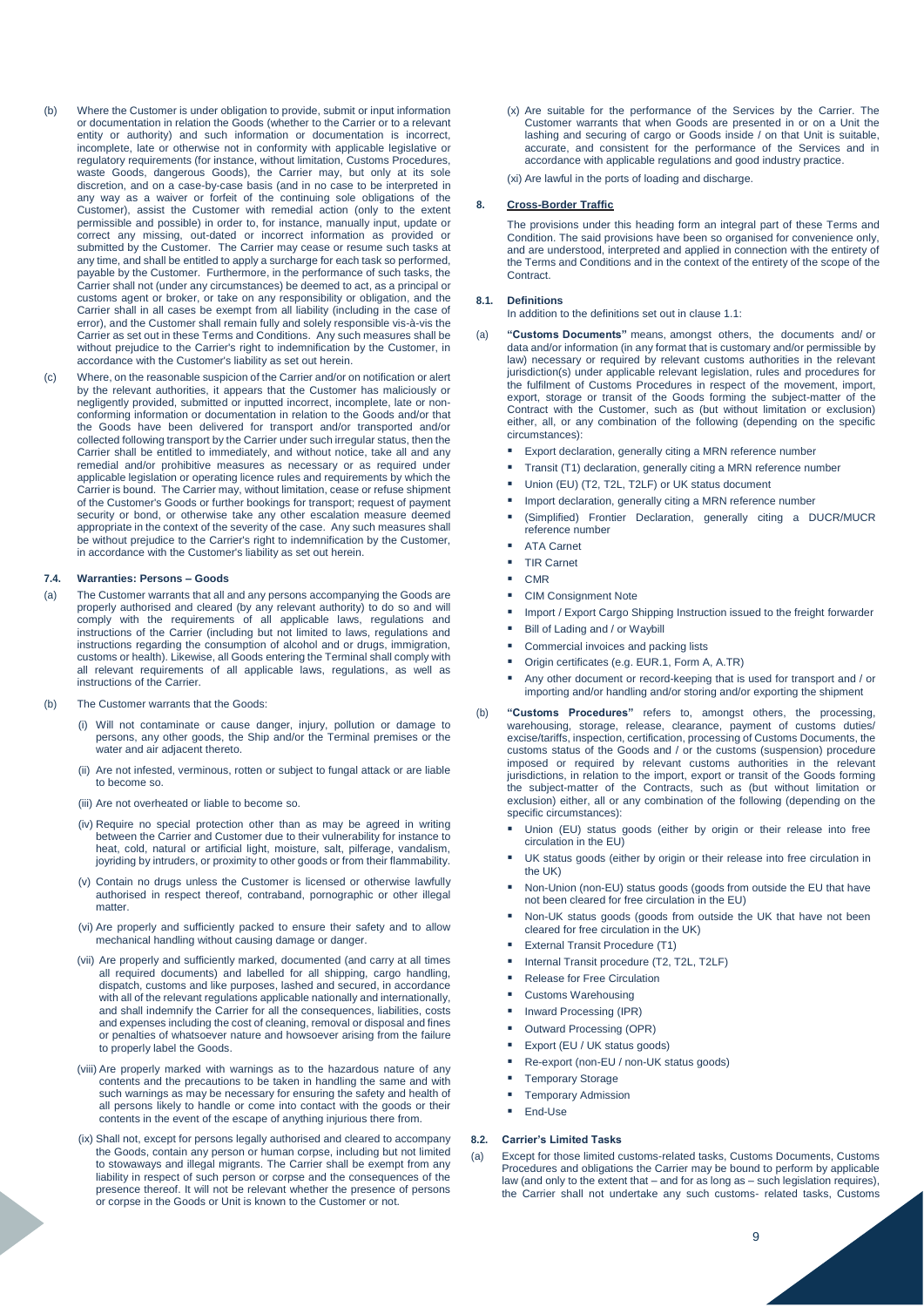Documents, Customs Procedures.

- (b) Neither shall the Carrier organise or be responsible for the organisation and/or payment of customs formalities, logistics, organisation or processes.
- (c) Limited tasks which the Carrier may be required to perform may include: notification to customs authorities of arrival of Goods, discharging Transit movements, confirmation of loading and/or exit, handling and sharing of messages from and to relevant (customs and/or port) authorities, Entry\* Summary Declaration and Summary Declarations for Temporary Storage and/or Storage in Bonded Warehouse, relevant messages to relevant customs and/or port authorities, unless the Carrier is legally bound to undertake such tasks. In any event, the responsibility for, and costs related to, these tasks shall in all cases be borne by the Customer.
	- \* Unless otherwise agreed in advance and in writing, it shall be the responsibility of the Customer (and not of the Carrier) to ensure or procure that the outbound/outgoing customs procedure always includes a Safety and Security declaration.
	- It shall be the responsibility of the Customer (and not of the Carrier) to ensure that no Goods are delivered where the applicable Customs Procedure has expired.

# **8.3. Inspection of Goods – Moving of Goods**

- (a) The Customer understands and accepts that Goods may be subject to inspections, checks and controls, Customs Procedures imposed/required by relevant authorities at any time during which the Goods are in the custody of the Carrier. The Customer understands and acknowledges that where so instructed by the relevant authorities, the Carrier may (amongst other things) break seals, open, unpack, move and allow access to the Goods.
- (b) The Customer understands and accepts that the relevant authorities may order or direct that the Goods be moved to another location (which may be within or outside the Terminal) for inspection, controls or Customs Procedures. In such cases, it is the Customer who shall be responsible for the cost and timely organisation of haulage to such other location. Where the Customer does not (or where the Carrier is not confident that the Customer will) timely organise such haulage, the Carrier may itself organise for such haulage – and the Customer's authority to the Carrier is hereby granted – for the collection and transport of the Goods to any instructed point of inspection, control or Customs Procedures; all of which shall be at the sole risk and cost of the Customer.
- (c) The Customer understands and accepts that the Carrier may also be instructed to change the customs regime of the Goods from temporary storage to bonded warehousing or any other relevant Customs Procedure and/or to store the Goods, and hereby authorises and mandates the Carrier to act (or have performed) on behalf of the Customer, and accepts all applicable charges in preparing and submitting any and all customs declarations as may be necessary.
- (d) All and any such measures above, as undertaken by the Carrier in complying with instructions of the authorities, shall be at the sole risk and cost of the Customer. The Carrier shall in no event be liable for the condition of Goods following such inspection or intervention by the authorities. Without prejudice to the generality of the indemnity provisions set out in clause 7.1 below, the Customer shall at first written request indemnify and hold the Carrier harmless from and against any and all charges, fines, claims, damages, liability imposed against, and all costs incurred by, the Carrier by the authorities arising from such inspection or intervention.

# **8.4. Customs Duties, Tariffs**

- (a) The Customer alone (and not the Carrier) shall be liable for any duty, tax, levy, impost, fine settlement or outlay and all associated costs or damages of whatsoever nature claimed or imposed by any relevant authority for, or in connection with, the Goods and the connected Customs Procedures and Customs Documents. Therefore, it shall be the Customer who shall be liable and responsible for any payment, settlement of fines, expense, damage or loss incurred or sustained by the Carrier in connection therewith.
- The Customer is well aware of the fact that the Carrier might be summoned by the relevant authorities to pay taxes such as import duties, excises, specific excises, or fine settlements and all additional costs and charges that might be caused as a result (direct or indirect) of the Customer's non-compliance with Customs Procedures, Customs Documents, import/ export formalities, mistaken or incomplete information provided to the relevant authorities, mistaken, incomplete, incorrect or false customs or import/export declarations, abandonment, damage, loss (including due to crime) or destruction of the Goods. Without prejudice to the generality of the indemnity provisions set out in clause 7.1, the Customer shall pay upon the Carrier's first written request all losses, damages and amounts, principal sum, interests and costs which the authorities require or sanction against the Carrier to pay and to compensate the Carrier for any resulting (direct or indirect) damage, cost or delay incurred.
- (c) Where the Customer does not pay any relevant authority or the Carrier on first written request, the Carrier shall have the right without any notice and without any responsibility or liability (i.e. and at the sole risk and cost of the Customer): (i) to have the Goods moved to another location or carried back to their Terminal of departure or to another CLdN Group Terminal; (ii) to sell or otherwise dispose of the Goods in order to recover all costs, damage, loss and delays so incurred, and/or (iii) to exercise the lien set out in clause 6.6.

(d) Clause 6.5 shall apply in full, and at the sole discretion of the Carrier, in respect of any exposure the Carrier considers it may have towards a customs claim.

# **8.5. Customer's Warranties**

- (a) The Customer warrants the accuracy, sufficiency and completeness of all Customs Documents, Customs Procedures, data, documents and information furnished to the Carrier and/or to the relevant authorities by or on behalf of the Customer.
- (b) The Customer understands and acknowledges that the Carrier shall discharge its obligations, act upon and rely only on the basis of the documents and information provided by the Customer and that the Carrier shall not have the duty to inquire into or investigate the accuracy, sufficiency or completeness of any such documents or information. The Customer shall immediately inform the Carrier of any errors, discrepancies, incorrect statements, omissions in any Customs Documents, documents and information submitted to the Carrier and/or to the relevant authorities, including any and all supporting documentation as evidence.
- (c) Where information, Customs Documents, data or required submissions or declarations are furnished to the relevant authorities and/or to the Carrier by a third party and/or via a service provider or platform that is/ are contracted or mandated or otherwise utilised or relied upon by the Customer in discharging its Customs Documents and Customs Procedures obligations (for instance via a customs agent utilising Port Community System, Portbase, RX Seaport, or the like), the Customer:
	- Shall remain at all times fully and directly responsible and answerable to the Carrier for the acts and/or omissions of such third party and/or service provider or platform as though such acts and/or omissions were those of the Customer itself;
	- (ii) Warrants that any information submitted on the Customer's behalf is and remains at all relevant times fully accurate and complete;

The Customer shall, in general, provide the Carrier with any and all information relevant to any Customs Documents and/or Customs Procedures, as (and in the manner) stipulated by the Carrier and/or by relevant law and national requirements, and as (and in the manner) stipulated by the Carrier for the Carrier's own processes as may be agreed with the relevant authorities periodically and/or as required for process improvements.

Under no circumstances shall the Carrier be responsible or liable for the (direct or indirect) consequences vis-à-vis (i) relevant authorities (for instance, without limitation, customs duties, tariffs, fines, penalties, additional handling costs) and/or (ii) third parties (for instance, without limitation, delay, non-delivery, additional handling costs) where the Customer fails to provide, or fails to provide in time, information, Customs Documents, data or required submissions or declarations, or where such information or documentation so provided is insufficient, inaccurate, erroneous or fraudulent.

- (d) The provision under (a) amongst other things relates to information that is or needs to be provided to any relevant authority, whether by the Customer or by the Carrier. The Customer shall provide, enter, complete, submit and transmit to any relevant authority, and within time-limits in force, all and any relevant and/or required Customs Documents, information, data, instructions, transactional documents for purposes of any Customs Procedure, phytosanitary and/or veterinary processes, or for other purpose whatsoever as may be required for import/ export clearance, and within the time period necessary so as to permit the Carrier to perform the Carriage of Goods and/or Terminal-Related Services without delay, hindrance, liability or additional cost. In addition, the Customer shall clearly and timely inform the Carrier that such obligation has been duly discharged and fulfilled.
- The Customer alone shall be responsible for, and do its utmost to organise and fulfil, at its sole cost, all and any necessary Customs Procedures, Customs Documents, customs (export, import, transit) formalities, processes, logistics, organisation or arrangements, submissions and declarations (including as set out above), physical movement/transport to/from off-site inspections, or, generally, any other task or measure that is required in fulfilment of all legislation applicable to the export or import of the Goods.
- The Customer alone shall be responsible for the payment of any customs duties, levies, VAT or other taxes, costs, all of which related to the import and export of the Goods or any Customs Procedure. In particular, but without limitation, the Customer shall ensure that the Goods to be transported on the Ship have customs declarations in place and/or pre- lodged with all relevant authorities before the Goods board the Ship and that the Goods are authorised and customs-cleared for export or import or any other Customs Procedure, such that the Carrier is able to perform the Services without delay, hindrance, liability or additional cost and in compliance with any applicable law.
- (g) The Customer shall maintain all commercial invoices and all other document of any type supporting its import/export clearance or any other Customs Procedure and compliance obligations in proper form and order, in all languages required by the laws of the relevant country of departure and/or arrival, and shall provide such documentation to the Carrier immediately upon request.
- The Customer shall maintain all necessary records and documentation for the duration of time limits specified by applicable law (e.g. customs law, tax law). Whilst the Carrier may itself maintain records and documentation in respect of the Customer and Goods, the Carrier shall in no case be considered as a "record-keeper", and shall be under no obligation whatsoever to the Customer or to third parties vis-à-vis the Customer to act as "record keeper", except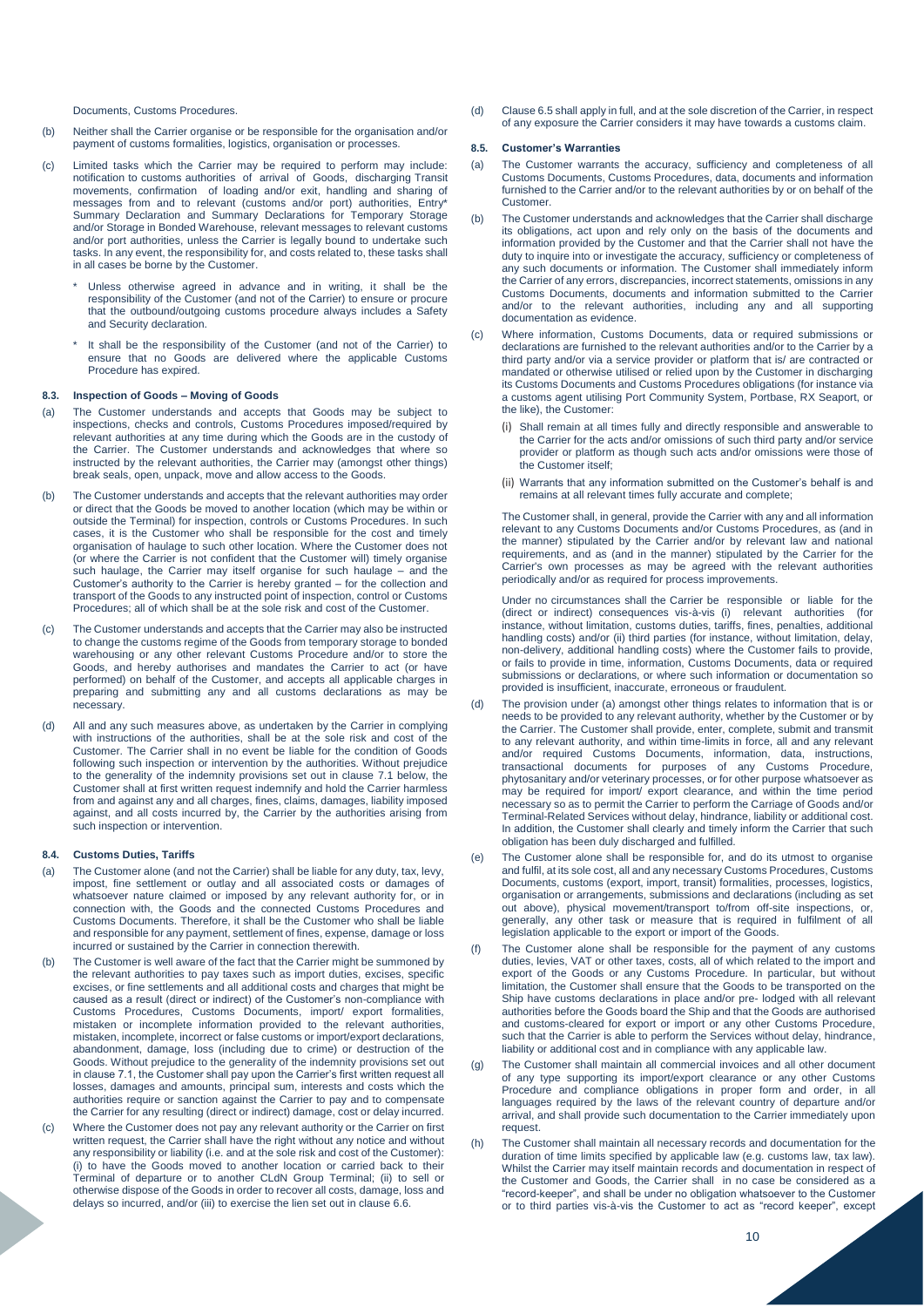limitedly if and when provided by law.

(i) The Customer acknowledges that in performing its obligations, time shall be of the essence and it shall inform and keep the Carrier updated at all times in respect of the customs status of the Goods and provide at its own initiative all evidence in support thereof.

### **8.6. Specific Information to be Provided by Customer**

- (a) At the time of conclusion of the Contract and at latest before entry of the Goods at the Terminal at the port of departure ("gate-in"), the Customer shall describe, define, provide and submit to the Carrier:
	- (i) Port of entry, Port of exit, customs document type related to the export, re-export, outward processing relief, T1/T2, storage, handling or any other Customs Documents type; and

(ii) Per consignment:

- Consignee: the customs party responsible for the declaration of this consignment: name, address, city + postcode, country, EORI number
- Consignor: The responsible customs party, same data as consignee  $+$  EORI number
- Notify (optional): The customs party that can be notified upon arrival, same data as consignee, e-mail address
- Consigned Place (optional): Location where the consignment was created (UN location code)
- Receipt Place: Location where the consignment is (UN location code) sent to
- Document Type: The customs document type
- Document Number: The customs document number (MRN), Document valid till (time) for specific documents, document valid to (place) for specific documents

(iii) Per consignment item:

- Shipping marks: marks and numbers of the goods, number of packages
- Type of Packages: UN coded type of package
- Commodity code: HS-code / CN-code
- Description: Gross weight in kilograms, net weight in kilograms, volume in cubic meters (if applicable, e.g. in respect of shipments destined for the United Kingdom), UN no. (if applicable), technical name (if applicable)
- (iv) All veterinary, sanitary, phytosanitary, human consumption, animal consumption information regarding the Goods as may be required to fulfil requirements at the port of loading and at the port of arrival.
- (b) Before the Goods leave the Terminal at the port of arrival, the Customer shall provide the following information to the Carrier:
	- (i) MRN and document type related to the import, re-import, inward processing relief, T1/T2 or any other customs document type and confirmation that the procedure has been accepted by the relevant authorities.
	- (ii) All veterinary, sanitary, phytosanitary, human consumption, animal consumption information regarding the Goods as may be required to fulfil requirements at the port of loading and at the port of arrival.
- (c) (i) The above information is required and relied on by the Carrier in order for the Carrier to discharge its legal obligation, in respect of imports/exports between certain jurisdictions, to submit an Entry\* Safety and Security Declaration for Goods that are unaccompanied (e.g. driverless Units and Vehicles). Such obligation shall be performed by the Carrier as and when required of the Carrier by applicable law, and the Customer hereby expressly appoints the Carrier (and/or its nominee or subcontractor) to perform this obligation on the Customer's behalf.

(ii) In respect of Goods that are accompanied (e.g. Units with drivers), unless otherwise agreed on a case-by case basis (and subject to conditions, such as proof/confirmation of submission by the Customer or haulier), the Carrier shall itself, all times take on the responsibility of submitting the Entry Safety and Security Declaration in respect of accompanied Goods on behalf of the Customer, for which purpose the Customer hereby expressly appoints and mandates the Carrier. This is despite the obligation to submit an Entry Safety and Security Declaration ordinarily resting with the haulier of the Goods (meaning that the submission of the Entry Safety and Security Declaration ordinarily rests with the Customer, ensuring and/or procuring that such Entry the Safety and Security Declaration is duly submitted by itself or by the haulier).

- Unless otherwise agreed in advance and in writing, it shall be the responsibility of the Customer (and not of the Carrier) to ensure or procure that the outgoing customs procedure always includes a Safety and Security declaration.
- (d) Any form of "customs simplification" procedure shall not be automatically available to the Customer. The Customer shall first request the Carrier for

such simplified procedure and the Carrier shall have sole discretion, on a case-by-case basis, as to whether to accept/implement any such simplified procedure. Where the Carrier does accept/implement such simplified procedure, the consequences shall be at the sole and full (and unlimited) liability and responsibility of the Customer, and in any case such simplified procedure may be suspended or terminated at any time by the Carrier.

(e) The Customer shall provide as part of the booking process, and the Goods shall be accompanied at all relevant times by, the required certification and/or TRACES (TRAde Control and Expert System), IPAFFS (Import of Products, Animals, Food and Feed System) and/or other compliance certification (for instance, without limitation, Excise Movement Control System (ECMS)) as required in the relevant jurisdictions. Customer shall confirm compliance with required inspection and issue of certification (and provide evidence thereof) within the relevant border inspection jurisdiction.

#### **9. Carrier's Liability in Contract or in Tort – Exclusions of Liability**

## **9.1. General Rules**

- (a) The Carrier is not liable for any damage or loss of any nature whatsoever which occurs before the Goods enter the Terminal at the port of loading and after the Goods leave the relevant Terminal at the port of discharge.
- (b) The Carrier's liability period and limitations in respect of Goods differs depending on (namely, but without limitation) whether the Goods are subject to a Contract for Carriage of Goods or to a Contract for Terminal-Related Services, as further set out in clause 10(a), (b) and (c).
- (c) While the Goods are in the custody of the Carrier, the Carrier shall perform its duties with a reasonable degree of care, diligence, skill and judgement.
- (d) Prior to the loading of the Goods on the Ship and subsequent to the discharge of the Goods from the Ship, the standard of duty of the Carrier, is to use reasonable endeavours, not to guarantee a specific result.
- (e) The Carrier shall only be liable for damage or loss to or in respect of the Goods caused by breach of Contract and/or any non-compliance with the instructions given in writing and in due time, and provided that such breach of Contract and/or non-compliance was caused by Gross Negligence of the Carrier. The burden of proof lies upon the Customer.
- (f) The Carrier shall perform the Services on a "said to contain" basis, whereby the apparent, visible condition of the Goods on receipt by the Carrier shall be as recorded in a condition report or contemporaneous video or photo recording (whichever system the Carrier may elect to use) made by the Carrier at the port of loading. A condition report or contemporaneous video or photo recording at the port of discharge shall be conclusive evidence as to the condition of the Goods on delivery. The Carrier shall not be liable for any damage or loss or delay resulting from any inaccuracy or inadequacy of the description, weight, number, measure, quantity, marks, value, condition, quality or contents of the Goods or defects in or overloading of Units or inadequacy of the securing, packing, sealing or stuffing of the Goods.
- (g) The Carrier's liability is limited to loss of and damage to the Goods. The Carrier is not responsible or liable for delay, consequential and indirect loss or damage, such as but not limited to loss of profit and business interruption.
- (h) In relation to new (i.e. new from OEM plant) or used (i.e. not new-production) Vehicles:
	- The Customer has duly examined the properties and characteristics of the Terminal of loading and of discharge, and agrees and accepts that these suit its needs and expectations.
	- The Customer is satisfied with the level and quality of fencing, protection and surveillance.
	- The Customer accepts and exonerates the Carrier for all risks inherent to the parking of unpacked Vehicles on an open-air compound, in an industrial environment and will take out proper insurance.
	- The Carrier accepts no liability for deterioration of any sort of transport protection (such as, without limitation, wax- or wrap guard protection, body covers with zips, etc.) or for damage caused by such deterioration of transport protection.
	- The Carrier accepts no liability for loose items in or around the Vehicles, whether the "transport mode" of the Vehicles is engaged or not.
- (i) The Carrier shall not be liable for personal injury or loss of life, nor for loss or damage to luggage howsoever caused.
- (j) The Carrier shall not be liable for any damage or loss caused by or to any person, Goods or Ship during their stay on/at a Terminal beyond what is provided in these Terms and Conditions. The Customer shall be liable (and shall indemnify the Carrier) for any damage or loss caused by such person, Goods or Ship to the Carrier or to a third party.
- (k) The liability of the Carrier will be determined according to the following rules in the follow order of prevalence:
	- (i) Firstly, these Terms and Conditions (which, in respect of a Contract for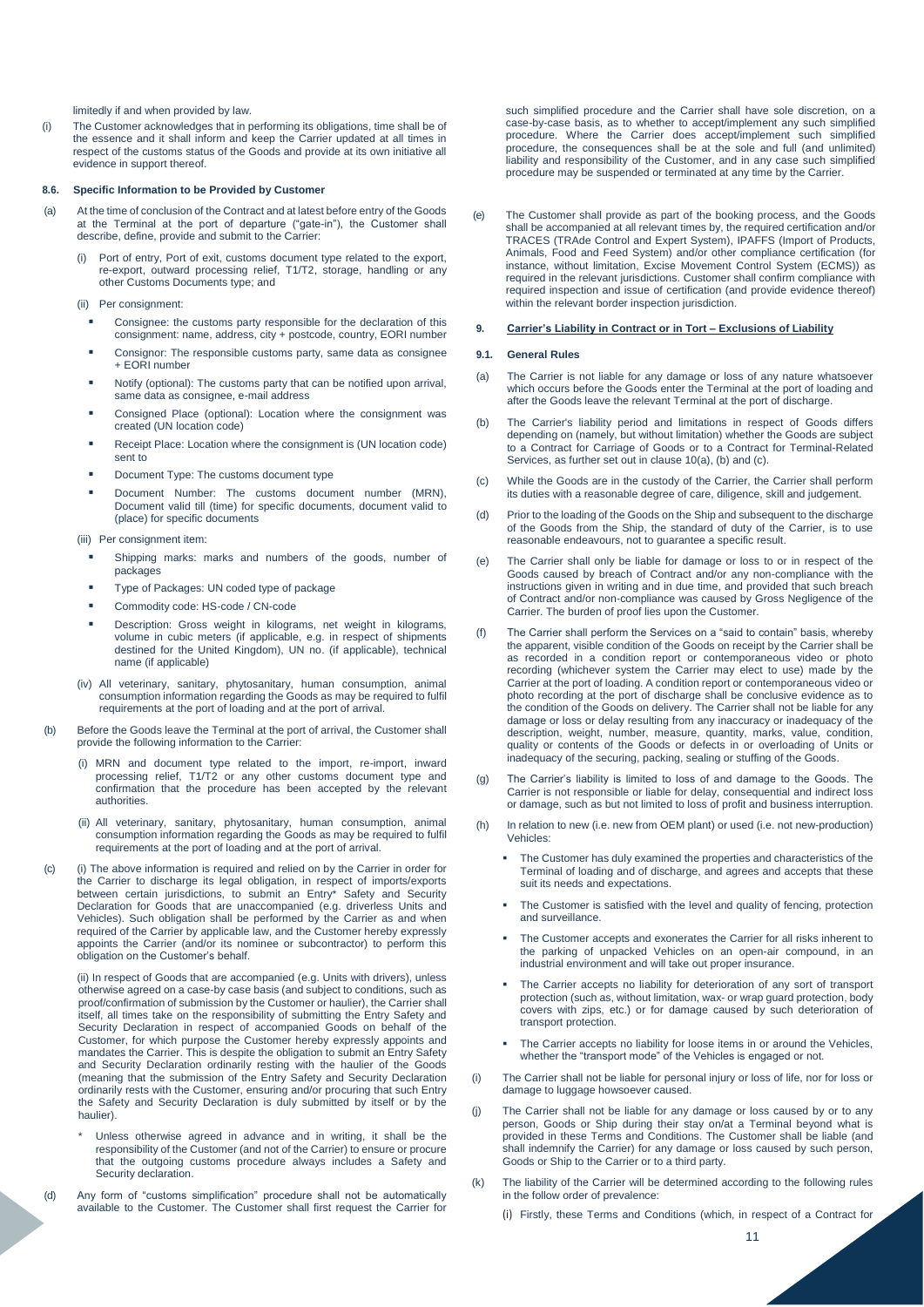Carriage of Goods, incorporate the Hague-Visby Rules);

- (ii) Secondly, the Belgian (maritime) law and claims adjustment practise.
- (l) Exclusions and limitations of liability according to these Terms and Conditions shall apply to every claim against the Carrier whether such claim is based in contract or in tort.

# **9.2. Exclusions of Liability**

- (a) The Carrier shall not be liable for damage or loss arising or resulting from unseaworthiness of the Ship unless caused by want of due diligence on the part of the Carrier to make the Ship seaworthy, and to secure that the Ship is properly manned, equipped and supplied, and to make the Ship in which the Goods are carried fit and safe for their reception, carriage and preservation at the beginning of the voyage.
- (b) Without prejudice to the foregoing and exclusions stipulated elsewhere in these Terms and Conditions, the Carrier shall not be liable for damage or loss arising or resulting (directly or indirectly) from:
	- (i) Act, neglect, or default of the master, mariner, pilot, or the servants of the Carrier in the navigation or in the management of the Ship;
	- (ii) Fire, unless caused by the actual fault or privity of the Carrier;
	- (iii) Perils, dangers and accidents of the sea or other navigable waters;
	- (iv) Hail, snowfall, flood, inundation, storm or lightning, unusual atmospheric circumstances, atmospheric or industrial fall-out, airborne contamination, exhaust fumes, rodent or vermin damage, bird droppings
	- (v) Act of God or Force Majeure;
	- (vi) Act of government or regulatory act of authority;
	- (vii) Act of war, terrorism, vandalism, riot or civil commotion;
	- (viii) Act of public enemies;
	- (ix) Theft or other criminal offences or illegal acts not committed by a person within/staff of the Carrier;
	- (x) Arrest or restraint of princes, rulers or people, or seizure under legal process;
	- (xi) Quarantine restrictions and/or any social and public health measures imposed or required by relevant authorities and/or by relevant trade entities on the Carrier, on any entity within the CLdN Group, on relevant individuals (for instance, without limitation, quarantine of crews or of Terminal handlers), in relation to Goods and/or in relation to carriage or port operations;
	- (xii) Act or omission of the Customer;
	- (xiii) Strikes or lockouts or stoppage or restraint of labour, blocking from whatever cause, whether partial or general;
	- (xiv) Riots and civil commotions;
	- (xv) Breakdown in or interruption on communications and/or the use or operation (malicious or not) of any computer, computer system, computer software programme, malicious code, computer virus, computer process or any other electronic system, or otherwise any kind of cyber incident (malicious or not);
	- (xvi) Saving or attempting to save life or property at sea;
	- (xvii) Wastage in bulk of weight or any other damage or loss arising from inherent defect, quality or vice of the Goods, or from defects, derangement, break down, stoppage of the temperature controlling machinery, plant, insulation or any apparatus of the Unit, provided that the Carrier shall before or at the beginning of the carriage exercise due diligence to maintain a refrigerated container in an efficient state, or from failure of points or parts of the Goods to which Lashings have been made or of damage to the Goods caused by Lashing(s) or by their having been lashed;
	- (xviii) Insufficiency of packing;
	- (xix) Insufficiency or inadequacy of marks;
	- (xx) Latent defects not discoverable by due diligence, ordinary wear and tear and deterioration inherent to open-air storage;
	- (xxi) Any other cause arising without the actual fault or privity of the Carrier, or without the fault or neglect of the subcontractors, agents or servants of the Carrier;
	- (xxii) Any damage or loss caused by reason, event or circumstance beyond the Carrier's control or which the Carrier cannot prevent by the exercise of reasonable diligence;
	- (xxiii) Any damage howsoever caused to Goods carried on deck with the Customers permission;
	- (xxiv) Delivery to any person other than Consignee, except in case of Gross Negligence;
	- (xxv) Loading and/or stowing and/or discharging manoeuvres performed by self-drivers;

(xxvi) Loss, delay or mishandling of any documents sent forward with the Ship and/or issued on receipt of the Goods.

(c) The Carrier shall in no case be held responsible for any duty, tax, levy, impost, fine settlement or outlay and all associated costs or damage of whatsoever nature is claimed or imposed by any relevant authority in respect of Customs Procedures and Customs Documents.

## **10. Assessment of Damage and Loss – Applicable Limitations**

- (a) Subject to the exclusions and limitations set out in these Terms and Conditions, the liability of the Carrier differs depending on whether such liability arises in respect of **Carriage of Goods** or in respect of **Terminal-Related Services**, as further set out below.
- (b) In respect of the **Carriage of Goods** as defined in clause 1.1(b) the liability of the Carrier shall start as from handover of the Goods to the Carrier ready for carriage but no earlier than twenty-four (24) hours before the scheduled departure of the Ship, throughout transportation, and until delivery of the Goods, but no later than twenty-four (24) hours from discharge of the Ship, as follows:
	- Compensation for damage to or loss of the Goods (including in relation to new Vehicles) is limited to two (2) Special Drawing Rights (SDR, as defined by the International Monetary Fund) per kilo lost or damaged, or the amount dictated by the Hague-Visby Rules from time to time. This amount shall be converted into national currency on the basis of the value of that currency on a date the claim arose.
	- One Vehicle and/or one Unit and the cargo contained in it (as defined in these Terms and Conditions) shall be treated together as one package or unit for the purposes of Article IV, paragraph 5(a) of the Hague-Visby **Rules**
- (c) In respect of **Terminal-Related Services** as defined in clause 1.1(v) the liability of the Carrier shall start from presentation of the Goods at Terminal if earlier than twenty-four (24) hours from the scheduled departure of the Ship until commencement of Carriage of Goods, and from the conclusion of Carriage of Goods until collection of the Goods by the Customer, as follows:
	- Compensation for damage to or loss of the Goods (including in relation to new Vehicles) is limited to two (2) Special Drawing Rights (SDR – as defined by the International Monetary Fund) per kilo lost or damaged. This amount shall be converted into national currency on the basis of the value of that currency on a date the claim arose.
	- In any event, the liability of the Carrier is, unless otherwise expressly agreed, limited so that no compensation shall be paid for loss or damage exceeding fifty thousand (50,000) SDR for damage to Goods or, in case of damage to Vessels five hundred thousand (500,000) SDR, for each Incident. If such damage or loss has been incurred by several Customers and the damage amount exceeds fifty thousand (50.000) SDR or five hundred thousand (500,000) SDR respectively, then any compensation shall be proportionally distributed and as a matter of consequence each Customer is only entitled to a proportional compensation.
- (d) If the Carrier is liable for compensation in respect of total or partial loss of Goods, such compensation shall be calculated by reference to the value of the Goods at the place and time at which the Services were booked. For new Vehicles, the basis of reference is the production cost of the new Vehicle.

### **11. New Jason Clause – General Average**

#### **11.1. New Jason Clause**

In the event of accident, danger, damage or disaster before or after the commencement of the voyage, resulting from any cause whatsoever, whether due to negligence or not, for which or for the consequence of which the Carrier is not responsible, by statute, contract or otherwise, the Goods and the Customer shall jointly and severally contribute with the Carrier in general average to the payment of any sacrifices, losses or expenses of a general average nature that may be made or incurred and shall pay salvage and special charges incurred in respect of the Goods.

## **11.2. General Average**

- (a) General Average shall be adjusted according to York Antwerp Rules 1994 and as amended by any subsequent amendments or revisions of the said rules subsequent thereto and in force at the date the Ship leaves the port of loading and shall be prepared at the port of Carrier's option, by an established adjuster appointed by the Carrier.
- Such deposit as the adjuster and/or the Carrier may deem sufficient to cover the estimated contribution of the Goods and any salvage and special charges thereon shall, if required, be paid by the Customer to the Carrier or its agents prior to delivery and may be converted as at any time into any other currency as the Carrier shall think fit, at the risk of the depositor. In case of accident or salvage the measures and arrangements of the Carrier or the master shall be collectively and individually binding on the Customer. If a salving ship is owned or operated by the Carrier, salvage shall be paid for in full as if the said salving ship belonged to a third party.

# **12. Himalaya clause – Claims in Excess of Carrier's Contractual Liability**

(a) All Bills of Lading or contracts of carriage signed by or on behalf of the